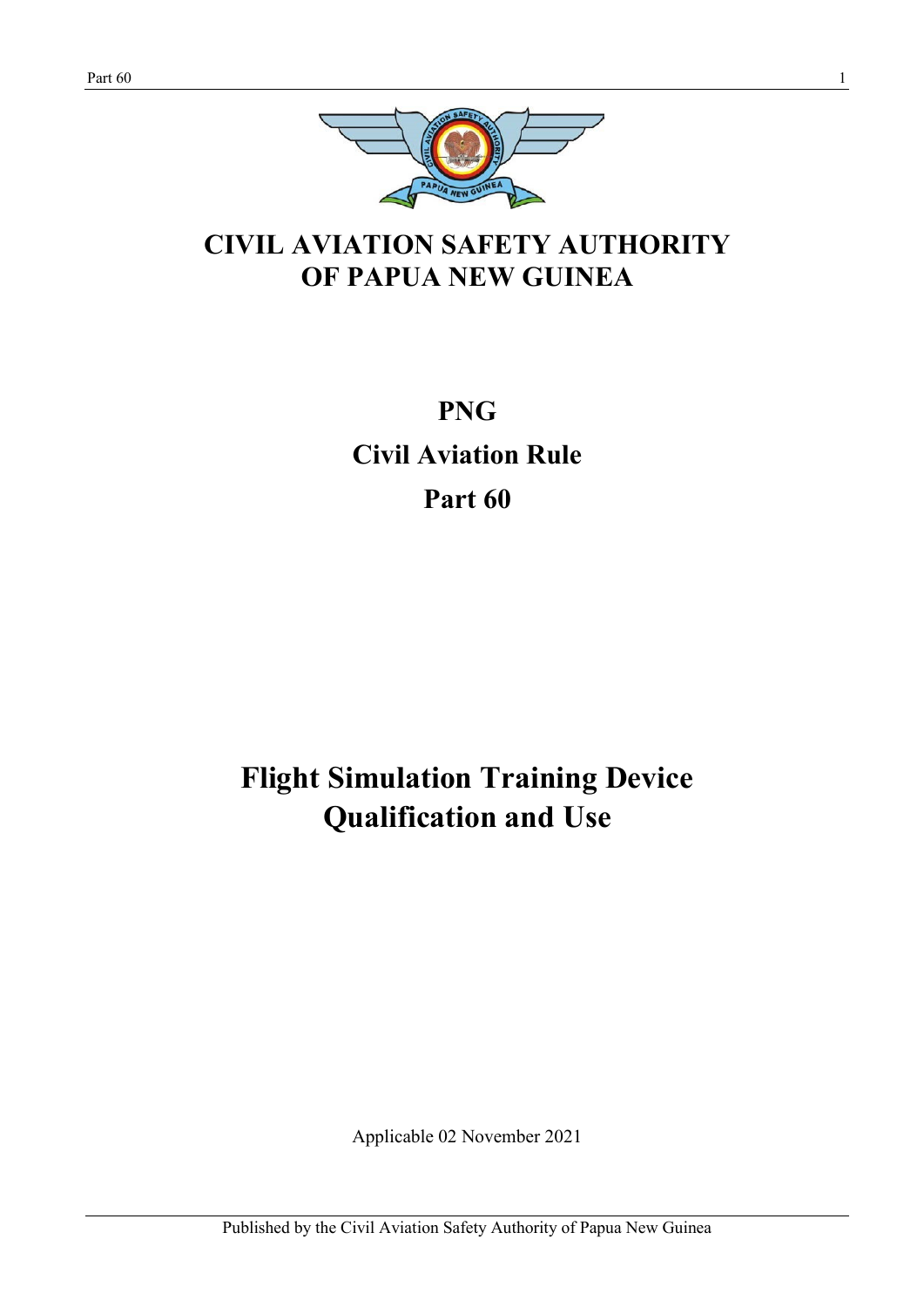## **DESCRIPTION**

Part 60 prescribes the certification requirements for Flight Simulation Training Devices (FSTDs) and addresses the requirements and standards for the qualification and approval for use of FSTDs.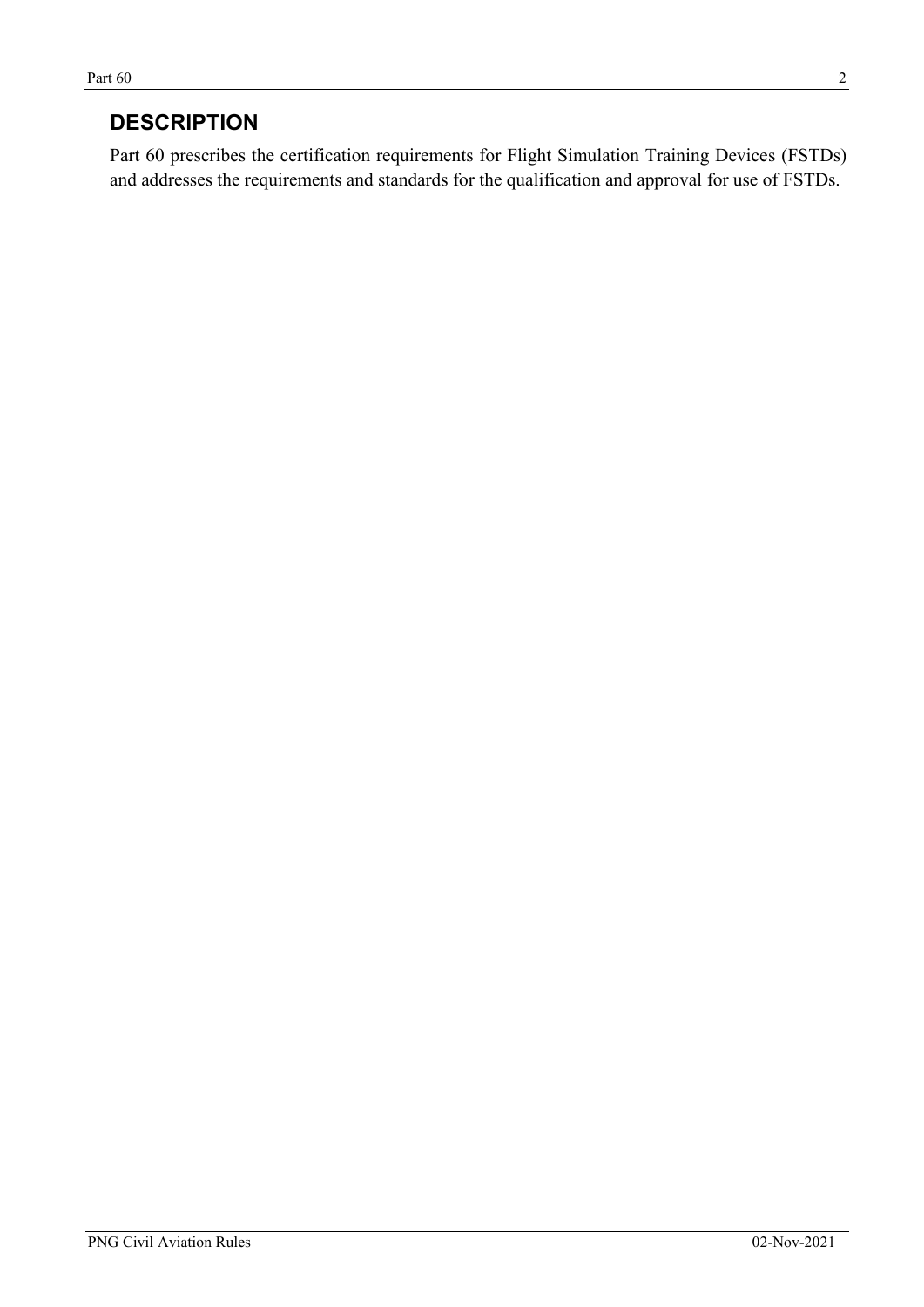# **BULLETIN**

This Part first comes into force on 14 December 2020:

| Amendment                     | <b>Effective Date</b>                                                                                                                                                                                                                                                                                                                                                                                                                                                                                                                                                                                                                                                                                               |
|-------------------------------|---------------------------------------------------------------------------------------------------------------------------------------------------------------------------------------------------------------------------------------------------------------------------------------------------------------------------------------------------------------------------------------------------------------------------------------------------------------------------------------------------------------------------------------------------------------------------------------------------------------------------------------------------------------------------------------------------------------------|
| <b>Initial Issue</b>          | 14 December 2020                                                                                                                                                                                                                                                                                                                                                                                                                                                                                                                                                                                                                                                                                                    |
| Amendment 1                   | 02 November 2021                                                                                                                                                                                                                                                                                                                                                                                                                                                                                                                                                                                                                                                                                                    |
| <b>Summary of amendments:</b> |                                                                                                                                                                                                                                                                                                                                                                                                                                                                                                                                                                                                                                                                                                                     |
| <b>Amendment 1:</b>           | Rule $60.11(b)(6)$ new requirement - paragraph $(6)$ added as new                                                                                                                                                                                                                                                                                                                                                                                                                                                                                                                                                                                                                                                   |
| (Docket 21/09/CAR60/09)       | item in the FSTD Qualification Certificate.                                                                                                                                                                                                                                                                                                                                                                                                                                                                                                                                                                                                                                                                         |
|                               | The following rules were amended $-$ the phrase "of this section"<br>was deleted, and where required replaced with "of this Subpart,<br>the word 'paragraphs' edited, 'part' replaced with 'rule', and other<br>edits made:<br>Rules $60.51(b)(2)(iii),(iv),(b)(5),(c),(d);$<br>Rules $60.55(d)(4)$ ;<br>Rules $60.57(a)$ to (h);<br>Rule 60.59(a);<br>Rules $60.63(c)(2)$ , (e), (e)(3), (12), (f), (g)<br>Rules $60.65(b)$ , (c), (d);<br>Rule $60.65(d)$ amended – rule reference corrected;<br>Rule 60.67(c);<br>Rules $60.101(b)(5),(6)$ ;<br>Rule $60.107(a)(4)$ ;<br>Rule 60.109(b);<br>Rules 60.111(b),(c);<br>Rules 60.113(a), (a)(4)(i),(ii),(b)(3)(i),(d),(e):<br>Rule 60.151(b);<br>Rule 60.205(a),(b). |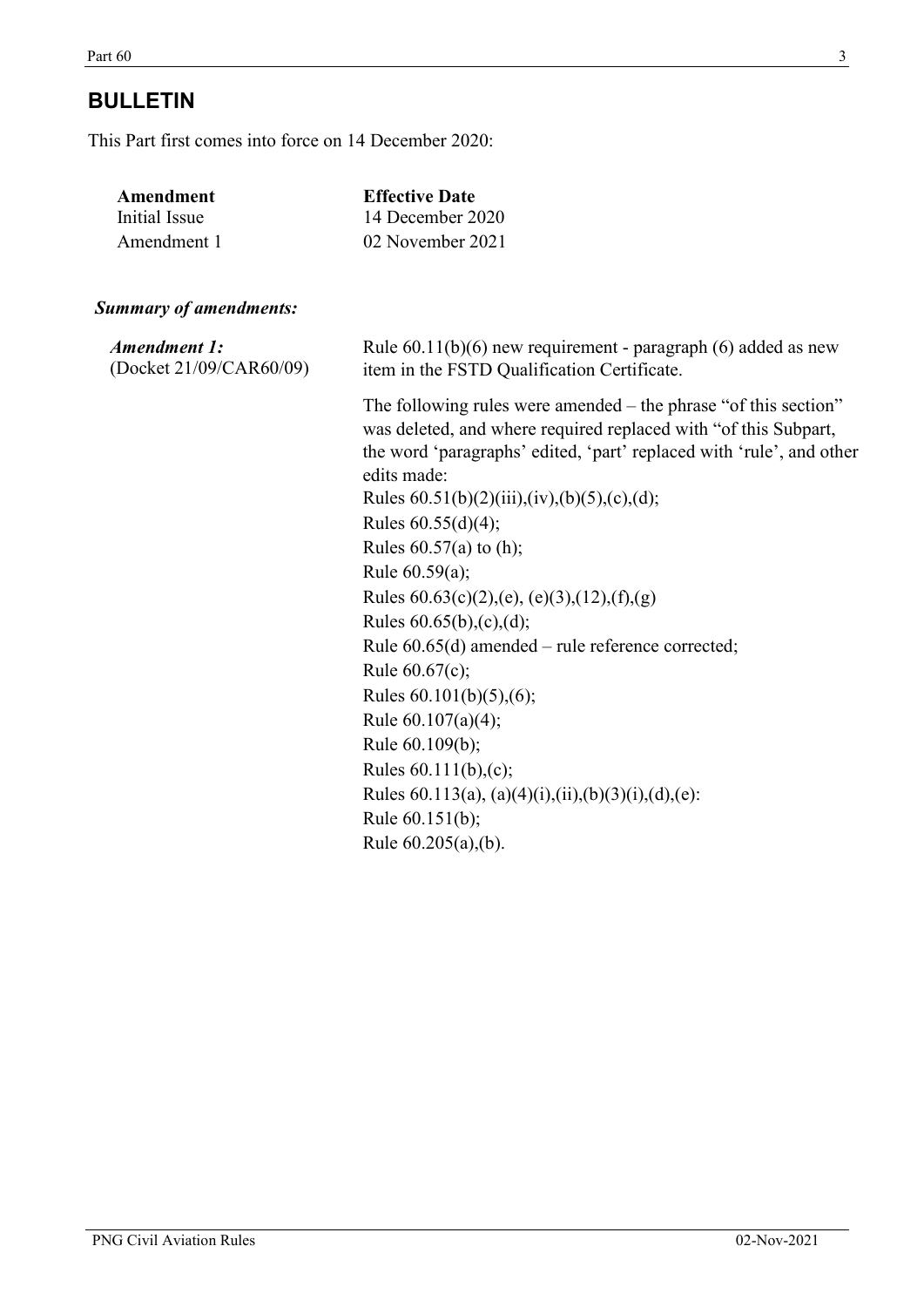# **Schedule of Rules**

| 60.1   |                                                                                             |  |
|--------|---------------------------------------------------------------------------------------------|--|
| 60.3   |                                                                                             |  |
| 60.5   |                                                                                             |  |
| 60.7   |                                                                                             |  |
| 60.9   |                                                                                             |  |
| 60.11  |                                                                                             |  |
| 60.13  |                                                                                             |  |
|        |                                                                                             |  |
| 60.51  |                                                                                             |  |
| 60.53  |                                                                                             |  |
| 60.55  |                                                                                             |  |
| 60.57  |                                                                                             |  |
| 60.59  |                                                                                             |  |
| 60.61  |                                                                                             |  |
| 60.63  |                                                                                             |  |
| 60.65  |                                                                                             |  |
| 60.67  |                                                                                             |  |
| 60.69  |                                                                                             |  |
|        |                                                                                             |  |
|        | 60.101 Inspection, continuing qualification evaluation, and maintenance requirements.  16   |  |
| 60.103 |                                                                                             |  |
|        |                                                                                             |  |
| 60.107 |                                                                                             |  |
| 60.109 | Operation with missing, malfunctioning, or inoperative components 19                        |  |
|        | 60.111 Automatic loss of qualification and procedures for restoration of qualification.  19 |  |
|        |                                                                                             |  |
|        |                                                                                             |  |
| 60.151 |                                                                                             |  |
| 60.155 |                                                                                             |  |
| 60.157 |                                                                                             |  |
|        |                                                                                             |  |
| 60.201 |                                                                                             |  |
| 60.203 |                                                                                             |  |
| 60.205 |                                                                                             |  |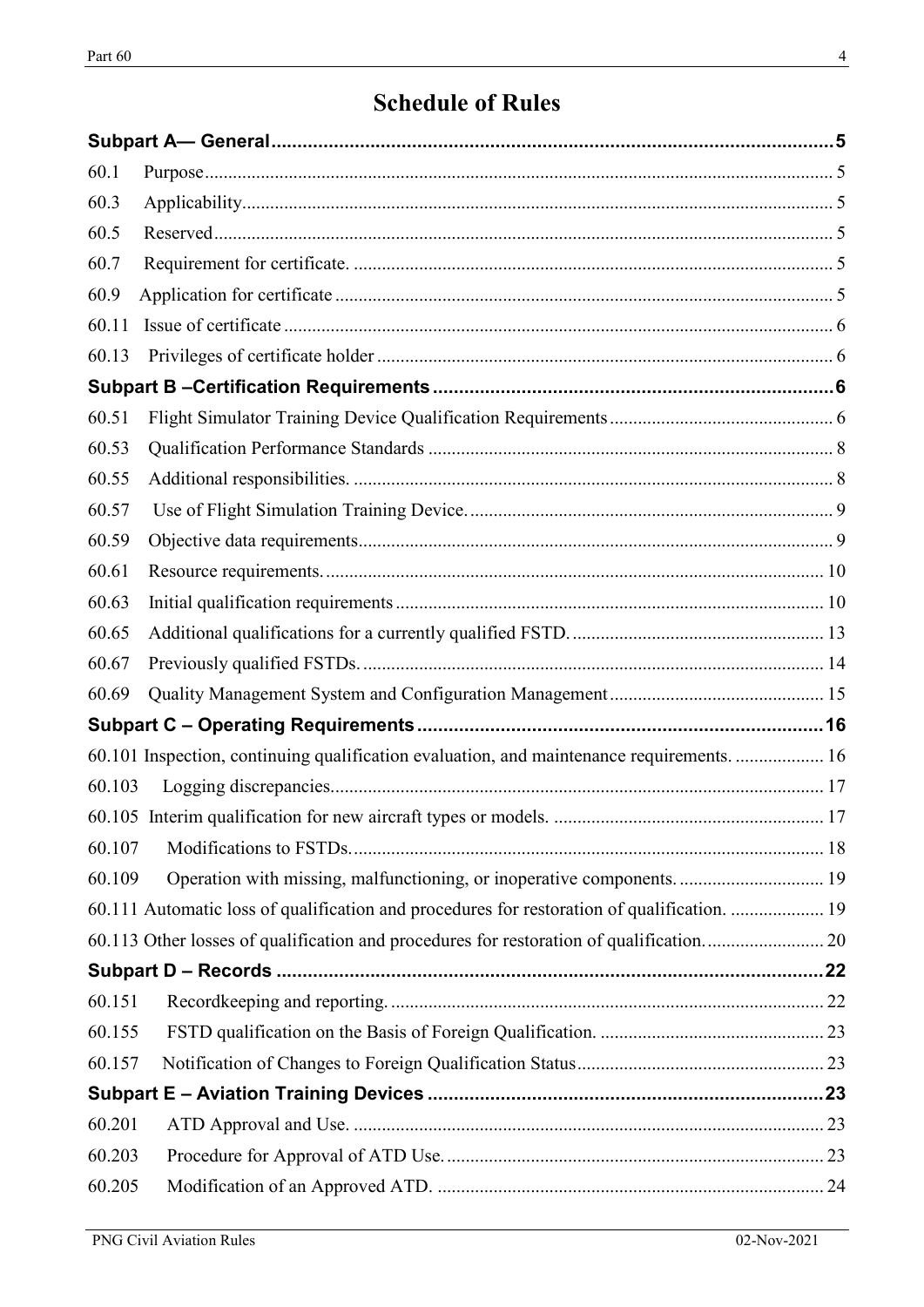## <span id="page-4-0"></span>**Subpart A— General**

#### <span id="page-4-1"></span>**60.1 Purpose**

- (a) This Part prescribes the requirements for:
	- (1) the initial and continuing qualification and use of all aircraft flight simulation training devices (FSTD) used for meeting training, evaluation, or flight experience requirements for flight crewmember certification or qualification under the Civil Aviation Rules;
	- (2) the procedural requirements for acceptance of FSTD qualifications issued by foreign states; and
	- (3) the approval of aviation training devices (ATDs) used to meet pilot training, flight experience, or currency requirements for pilot certification or qualification.

#### <span id="page-4-2"></span>**60.3 Applicability**

This Part applies to each person using or applying to use—

- (a) an FSTD to meet any training, evaluation, or flight experience requirement for flight crew member certification or qualification; or
- (b) an ATD to meet any pilot training, flight experience, or currency requirement for pilot certification or qualification; or
- (c) to any person who uses or causes the use of an FSTD when:
	- (1) that person knows that the FSTD does not have an approved FSTD operator; or
	- (2) the use of the FSTD by that person is nonetheless claimed for purposes ofmeeting any training, evaluation, or flight experience requirement; or
	- (3) that person knows or should have known that the person's acts or omissions would cause another person to mistakenly credit use of the FSTD for purposes of meeting any training, evaluation, or flight experience requirement.

#### <span id="page-4-3"></span>**60.5 Reserved**

#### <span id="page-4-4"></span>**60.7 Requirement for certificate.**

A person shall not operate an FSTD except under the authority of an FSTD qualification certificate issued by the Director under the Act and in accordance with this Part.

#### <span id="page-4-5"></span>**60.9 Application for certificate**

<span id="page-4-6"></span>An applicant for the grant of an FSTD qualification certificate must complete form CA 60/01 and submit it to the Director with a payment of the appropriate application fee prescribed by regulations made under the Act, not less than 90 days before the date of intended operation, unless a shorter period is acceptable to the Director.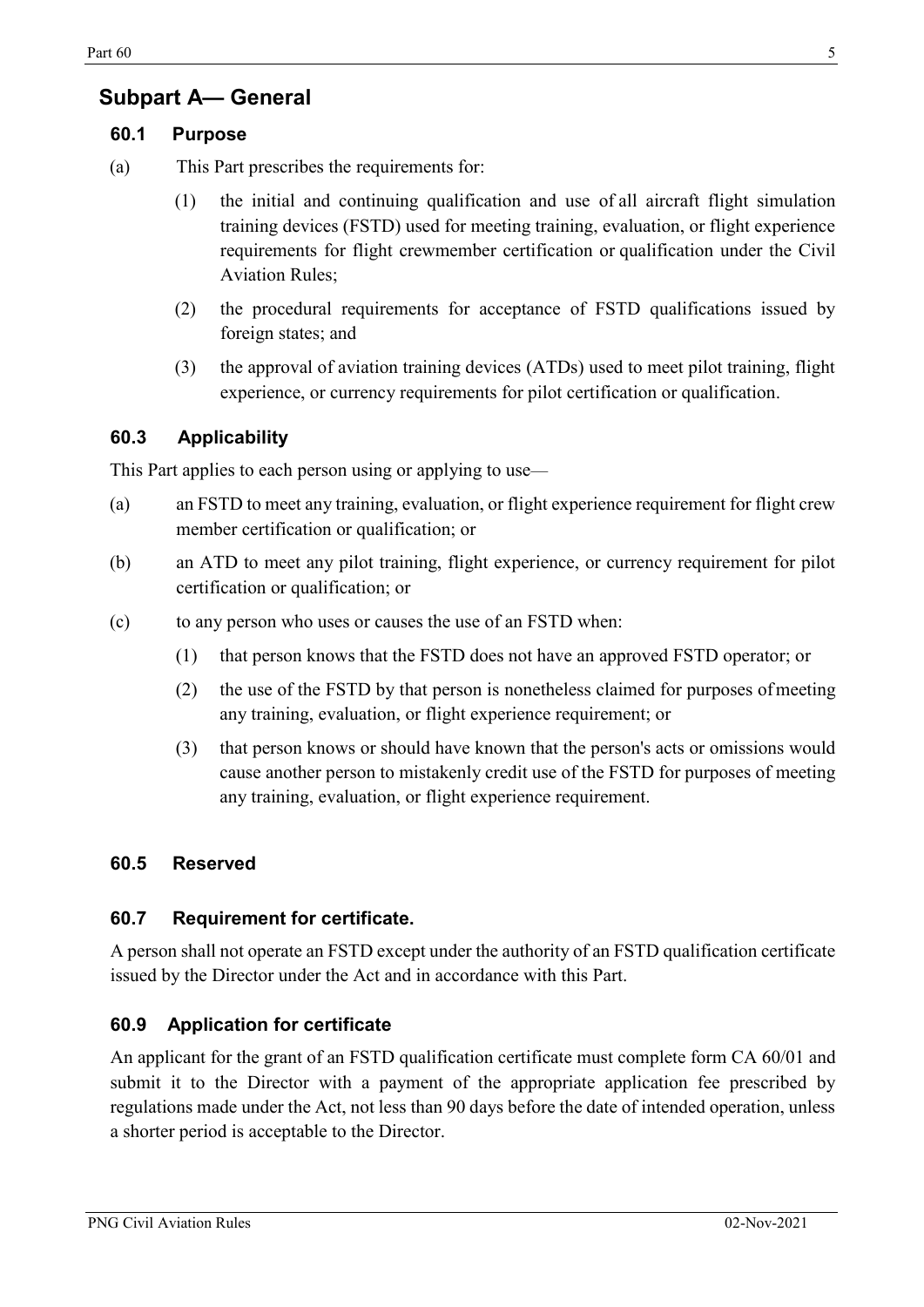#### **60.11 Issue of certificate**

- (a) An FSTD qualification certificate may be issued by the Director under the Act in accordance with this part if the Director is satisfied that:
	- (1) the applicant meets the applicable requirements of Subpart B; and
	- (2) the applicant and the applicant's senior persons are fit and proper persons; and
	- (3) the granting of the certificate is not contrary to the interests of aviation safety.
- (b) The FSTD qualification certificate shall contain at least the following information:
	- (1) the issuing authority;
	- (2) the FSTD qualification certificate holder number and its expiration date;
	- (3) the FSTD qualification certificate holder name, trading name (if different) and the address of the principal place of business;
	- (4) the date of issue and the name, signature and title of the authority representative;
	- (5) reference to a document listing the contact details at which operator management can be contacted; and
	- (6) qualification level of the FSTD.

#### <span id="page-5-0"></span>**60.13 Privileges of certificate holder**

An FSTD qualification certificate holder may use or allow the use of or offer the use of an FSTD for flight crewmember training or evaluation or for obtaining flight experience to meet any of the requirements for flight crew member certification or qualification under an approved training programme, in accordance with the Qualification Performance Standards for the specific device.

### <span id="page-5-1"></span>**Subpart B – Certification Requirements**

#### <span id="page-5-2"></span>**60.51 Flight Simulator Training Device Qualification Requirements**

- (a) An applicant for the grant of an FSTD qualification certificate is eligible to apply if the following conditions are met:
	- (1) The applicant holds, or is an applicant for, a certificate under part 119; or 141 or;
	- (2) holds, or is an applicant for, an approved flight engineer course in accordance with part 63 and
	- (3) the FSTD will be used or will be offered for use, in the FSTD operator's –approved flight training program for the aircraft being simulated, as evidenced in application submitted to the Director
- (b) An FSTD qualification certificate holder qualifies as a FSTD operator if the following conditions are met:
	- (1) The certificate holder holds a certificate under part 119, or 141 or; has an approved flight engineer course in accordance with part 63; and
	- (2) the certificate holder has: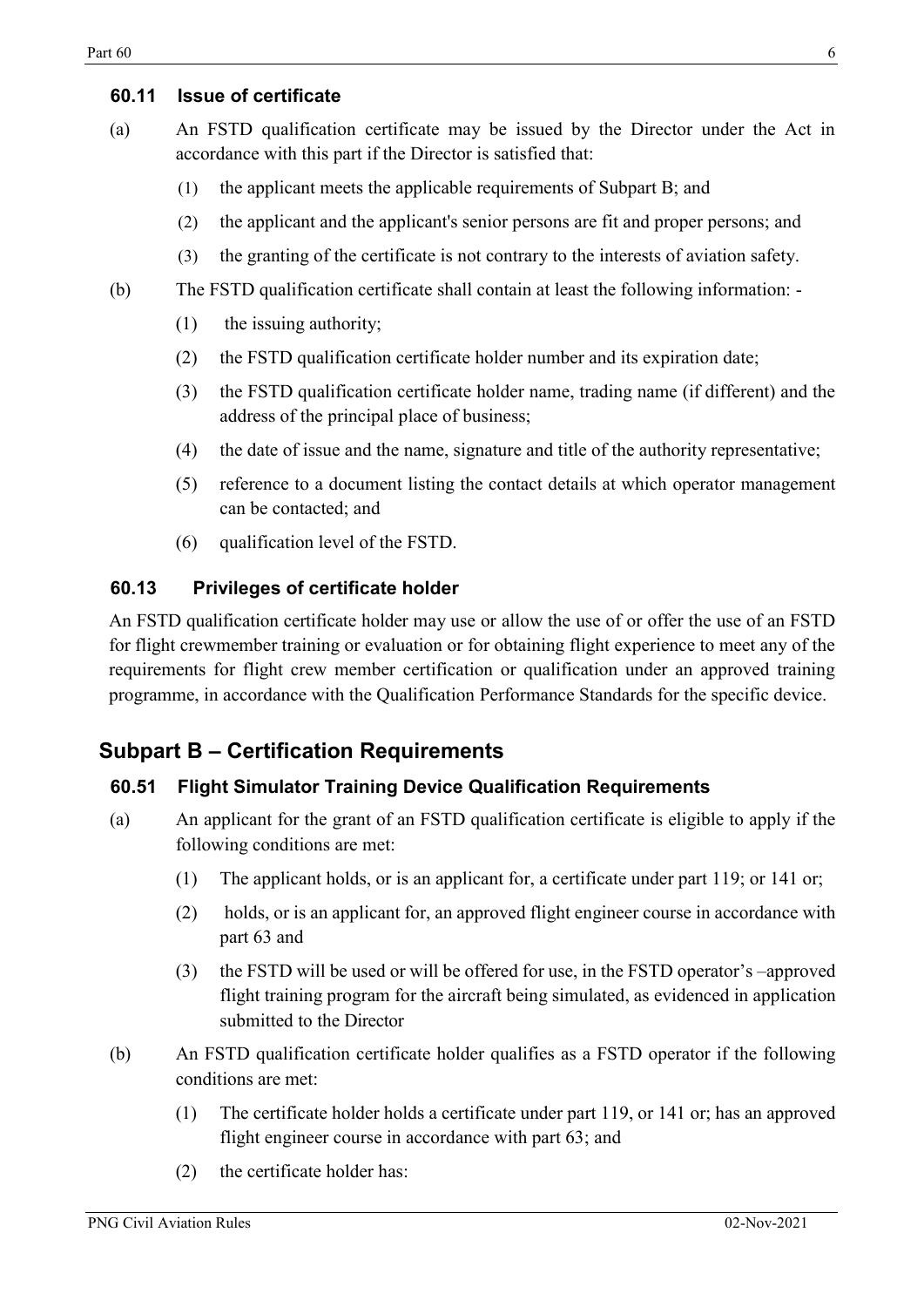- (ii) an approved training program under which at least one FSTD,simulating the aircraft or set of aircraft; and
- (iii) for which the certificate holder is the FSTD operator, is used by the FSTD qualification certificate holder as described in paragraph (b)(5); or
- (iv) training specifications or an approved course of training under which at least one FSTD, simulating that aircraft or set of aircraft and for which the certificate holder is the FSTD operator, is used as described in paragraph  $(b)(5)$ .
- (3) The certificate holder has a quality management system currently approved by the Director in accordance with part 60.69.
- (4) The Director has accepted the certificate holder as the FSTD qualification certificate holder and that acceptance has not been withdrawn.
- (5) At least one FSTD as referenced in paragraph (b)(2) is used within the FSTD operator's approved flight training program for the aircraft or set of aircraft at least once within the 12-month period following:
	- (i) the initial or upgrade evaluation, and
	- (ii) at least once within each subsequent 12-month period thereafter.
- (c) If the requirements of paragraphs  $(b)(2)$  and  $(b)(5)$  are not met, the certificate holder must:
	- (1) forfeit the right to operate that FSTD; and
	- (2) will not be eligible to apply to operate that FSTD for at least 24 calendar months following the expiration of the qualification status.
- (d) In addition to the FSTD described in paragraph (b), an FSTD qualification certificate holder may operate any number of other FSTDs regardless of specific aircraft or set of aircraft, provided:
	- (1) during the preceding 12-month period, all of the other FSTDs are used within the FSTD operator's or another certificate holder's approved flight training program for theaircraft or set of aircraft simulated; or
	- (2) the FSTD qualification certificate holder obtains a written statement at least annually from a qualified pilot who has flown the aircraft or set of aircraft (as appropriate) during the preceding 12-month period stating:
		- (i) that the subject FSTD's performance and handling qualities, within the normal operating envelope, represent the aircraft or set of aircraft described in the type design approved in accordance with Part 21 and;
		- (ii) the FSTD qualification certificate holder must retain the two most current written statements for review by the Director.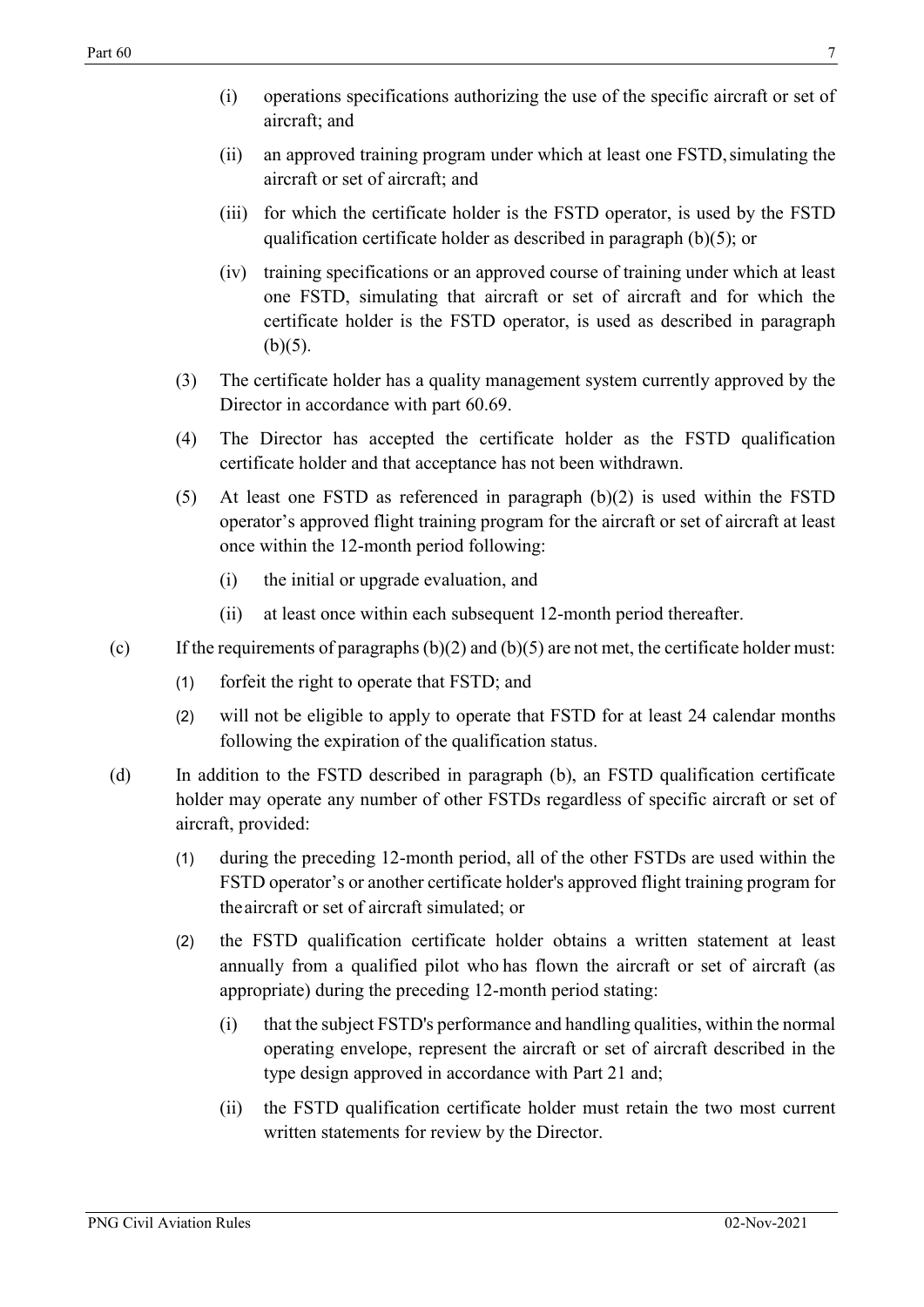#### <span id="page-7-0"></span>**60.53 Qualification Performance Standards**

- (a) An applicant for the grant of an FSTD qualification certificate shall use the Qualification Performance Standards (QPS) for qualification of FSTDs as determined or accepted by the Director.
- (b) The QPS specified in the AC 60.1

#### <span id="page-7-1"></span>**60.55 Additional responsibilities.**

- (a) The FSTD qualification certificate holder must allow the Director upon request to inspect the FSTDas soon as practicable.
- (b) This inspection may include all records and documents relating to the FSTD, to determine its compliance with this part.
- (c) The certificate holder must do the following for each FSTD:
	- (1) Establish a mechanism to receive written comments regarding the FSTD and its operation in accordance with the requirements specified in its QMS.
	- (2) Post in or adjacent to the FSTD the FSTD Qualification Certificate issued by the Director.
	- (3) An electronic copy of the FSTD Qualification Certificate that may be accessed by an appropriate terminal or display in or adjacent to the FSTD is satisfactory.
- (d) Each certificate holder must identify to the Director by name, one individual to be the management representative (MR).
	- (1) One person mayserve as an MR for more than one FSTD, but one FSTD must not have more than one person serving in this capacity.
	- (2) Each MR must be an employee of the certificate holder with the responsibility and authorityto:
		- (i) monitor the on-going qualification of assigned FSTDs to ensure that all matters regarding FSTD qualification are being carried out as provided for in this part; and
		- (ii) ensure that the QMS is properly established, implemented, and maintained by overseeing and modifying where necessary, the structure of the QMS policies,practices, and procedures; and
		- (iii) regularly brief certificate holder's management on the status of the ongoing FSTD qualification program and the effectiveness and efficiency of the QMS.
	- (3) The MR serves as the primary contact point for all matters between the certificate holder and the Director regarding the qualification of that FSTD as provided for in this part.
	- (4) The MR may delegate the duties described in paragraphs  $(c)(2)$  and  $(c)(3)$  to an individual at each of the FSTD operator's locations.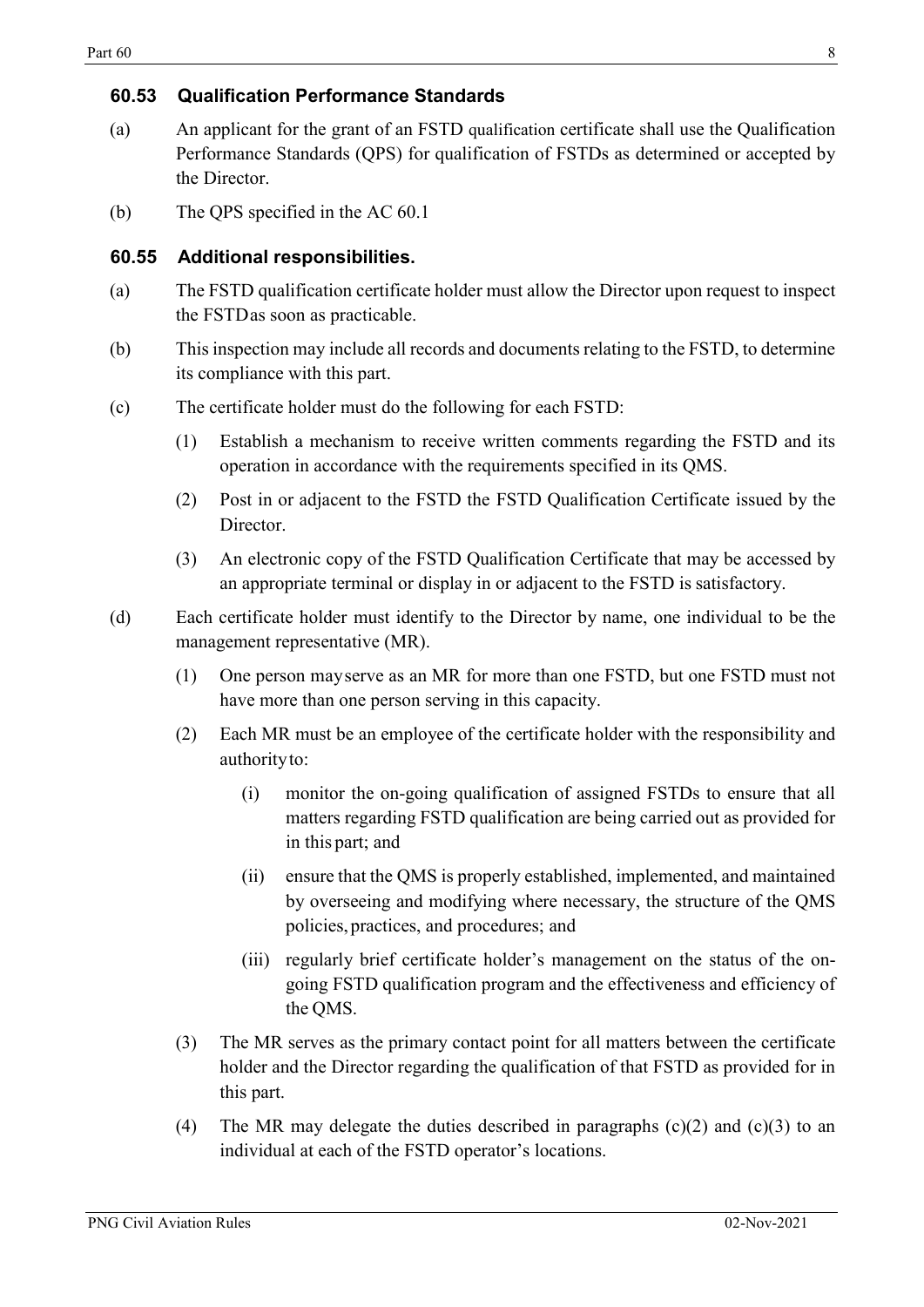#### <span id="page-8-0"></span>**60.57 Use of Flight Simulation Training Device.**

An FSTD qualification certificate holder may use or allow the use of or offer the use of an FSTD for flight crewmember training or evaluation or for obtaining flight experience to meet any of the requirements for flight crew member certification or qualification under an approved training programme, in accordance with the QPS for the specific device and the FSTD meets all of the following:

- (a) has a single FSTD qualification certificate holder who is qualified under rule 60.51; and
- (b) the FSTD qualification certificate holder may arrange with another person for services of document preparation and presentation, as well as FSTD inspection, maintenance, repair, and servicing.
- (c) the FSTD qualification certificate holder remains responsible for ensuring that these functions are conducted in a manner and with a result of continually meeting the requirements of this part.
- (d) is qualified as described in the FSTD qualification certificate and operated in accordance with the provisions and limitations of rule 60.109.
- (e) remains qualified, through satisfactory inspection, continuing qualification evaluations, appropriate maintenance, and use requirements in accordance with this part and the applicable QPS.
- (f) functions during day-to-day training, evaluation, or flight experience activities with the software and hardware that was evaluated as satisfactory by the Director; and
- (g) if modified, modified only in accordance with the provisions of this part.
- (h) this rule does not apply to routine software or hardware changes that do not fall under the requirements of rule 60.107.

#### <span id="page-8-1"></span>**60.59 Objective data requirements**

- (a) Except as provided in paragraphs (b) and (c), for the purposes of validating FSTD performance and handling qualities during evaluation for qualification, the validation data package made available to the Director must include:
	- (1) the aircraft manufacturer's flight test data; and
	- (2) all relevant data developed after the type certificate was issued including data developed in response to an airworthiness directive if, such data results from a change in;
		- (i) performance;
		- (ii) handling qualities,
		- (iii) functions or;
		- (iv) other characteristics of the aircraft that must be considered for meeting flight crewmember training, evaluation, or for meeting experience requirements.

Note: *The validation data package may contain flight test data from a source in addition to or independent of the aircraft manufacturer's data in support of an FSTD qualification, but only if this data is gathered and developed by that source in accordance with flight test methods, including a flight test plan, as described in the applicable QPS.*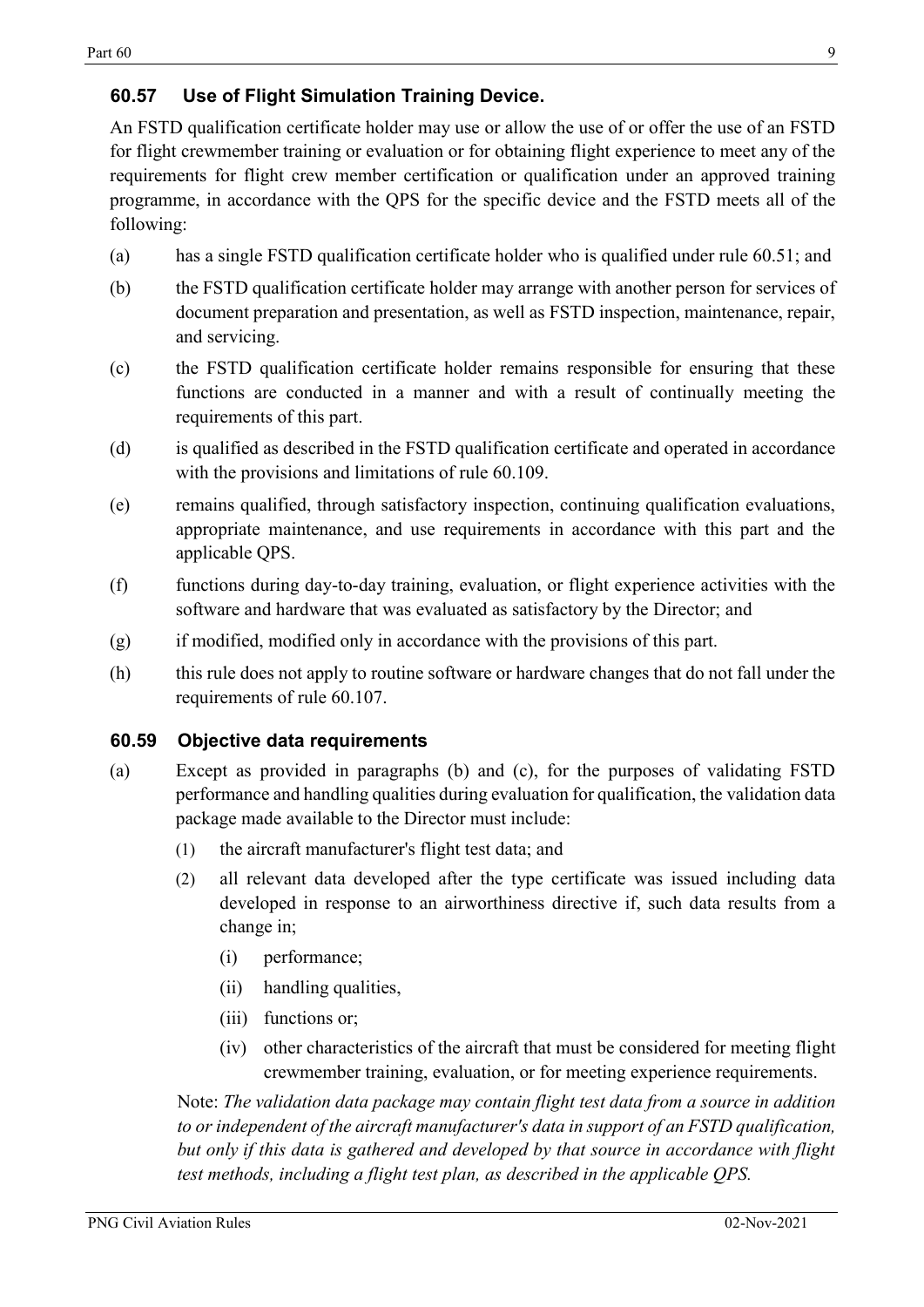- (b) The validation data package may also contain:
	- (1) predicted data;
	- (2) engineering simulation data;
	- (3) data from pilot owner or pilot operating manuals; or
	- (4) data from public domain sources, provided this data is acceptable to the Director.
- (c) If found acceptable, the data may then be used in particular applications for FSTD qualification.
- (d) Data or other material or elements must be submitted in a form and manner acceptable to the Director.
- (e) The Director may require additional objective data, which may include flight testing, if necessary, if the validation data package does not support FSTD qualification requirements as described in this part and the applicable QPS appendix.
- (f) When an FSTD qualification certificate holder learns, or is advised by an aircraft manufacturer or other data provider, that an addition to, an amendment to, or a revision of data that may relate to FSTD performance or handling characteristics is available, the FSTD qualification certificate holder must notify the Director as described below:
	- (1) within 10 calendar days, notify the Director of the existence of this data; and
	- (2) within 45 calendar days, notify the Director of;
		- (i) the schedule to incorporate this data into the FSTD; or
		- (ii) the reason for not incorporating this data into the FSTD.

#### <span id="page-9-0"></span>**60.61 Resource requirements.**

When notified by the Director, the FSTD qualification certificate holder must make available all special equipment and qualified personnel needed to accomplish or assist in the accomplishment of tests during initial qualification, continuing qualification, or special evaluations.

#### <span id="page-9-1"></span>**60.63 Initial qualification requirements**

- (a) For each FSTD, the FSTD qualification certificate holder must submit a request to the Director to evaluate the FSTD for initial qualification at a specific level.
- (b) The request must be submitted in a form and manner specified by the Director
- (c) The MR described in rule 60.55(d) must sign a statementafter confirming the following:
	- (1) The performance and handling qualities of the FSTD represent those of the aircraft or set of aircraft within the normal operating envelope.
	- (2) This determination must be made by a pilot meeting the requirements of paragraph (f) after having flown all of the operations tasks listed in the applicable QPS from AC 60.1 relevant to the qualification level ofthe FSTD.
	- (3) Exceptions, if any, must be noted.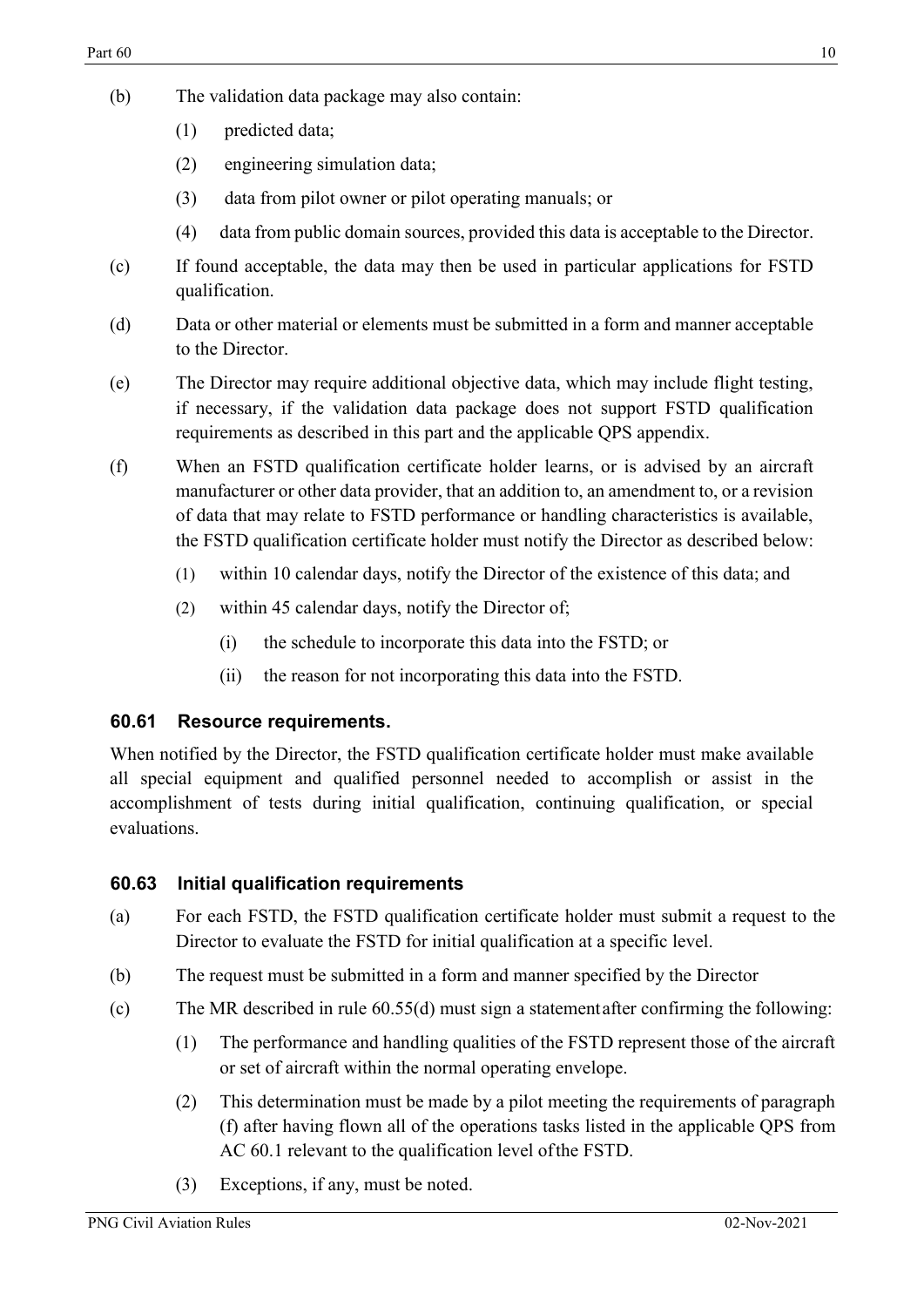- (4) The name of the person making this determination must be available to the Director upon request.
- (5) The FSTD systems and sub-systems (including the simulated aircraft systems) functionally represent those in the aircraft or set of aircraft.
- (6) This determination must be made by:
	- (i) the pilot described in paragraph  $(c)(2)$  of this subpart; or
	- (ii) by a person trained on simulator systems/sub-systems and trained on the operation of the simulated aircraft systems, after having exercised the operation of the FSTD and the pertinent functions available through the Instructor Operating Station.
	- (iii) exceptions, if any, must be noted; and
	- (iv) the name of the person making this determination must be available to the Director upon request.
- (7) The FSTD cockpit represents the configuration of the specific type; or aircraft make, model, and series aircraft being simulated, as appropriate.
- (8) This determination must be made by:
	- (i) the pilots described in paragraph  $(c)(2)$  of this subpart; or
	- (ii) by a person trained on the configuration and operation of the aircraft simulated;
	- (iii) exceptions, if any, must be noted; and
	- (iv) the name of the person making this determination must be available to the Director upon request.
- (d) Except for those FSTDs previously qualified and described in part 60.67, each FSTD evaluated for initial qualification must meet the standard that is in effect at the time of the evaluation.
- (e) Notwithstanding paragraph (d), if a change to the existing standard or a new standard for the evaluation for initial qualification is published, a FSTD qualification certificate holder may request that the Director apply the standard that was in effect when an FSTD was ordered for delivery if the FSTD operator:
	- (1) Within 30 days of the publication of the change to the existing standard or publication of the new standard, notifies the Director that an FSTD has been ordered.
	- (2) This notification must include;
		- (i) a description of the FSTD; and
		- (ii) the anticipatedqualification level of the FSTD; and
		- (iii) the make, model, and series of aircraft simulated; and
		- (iv) any other pertinent information.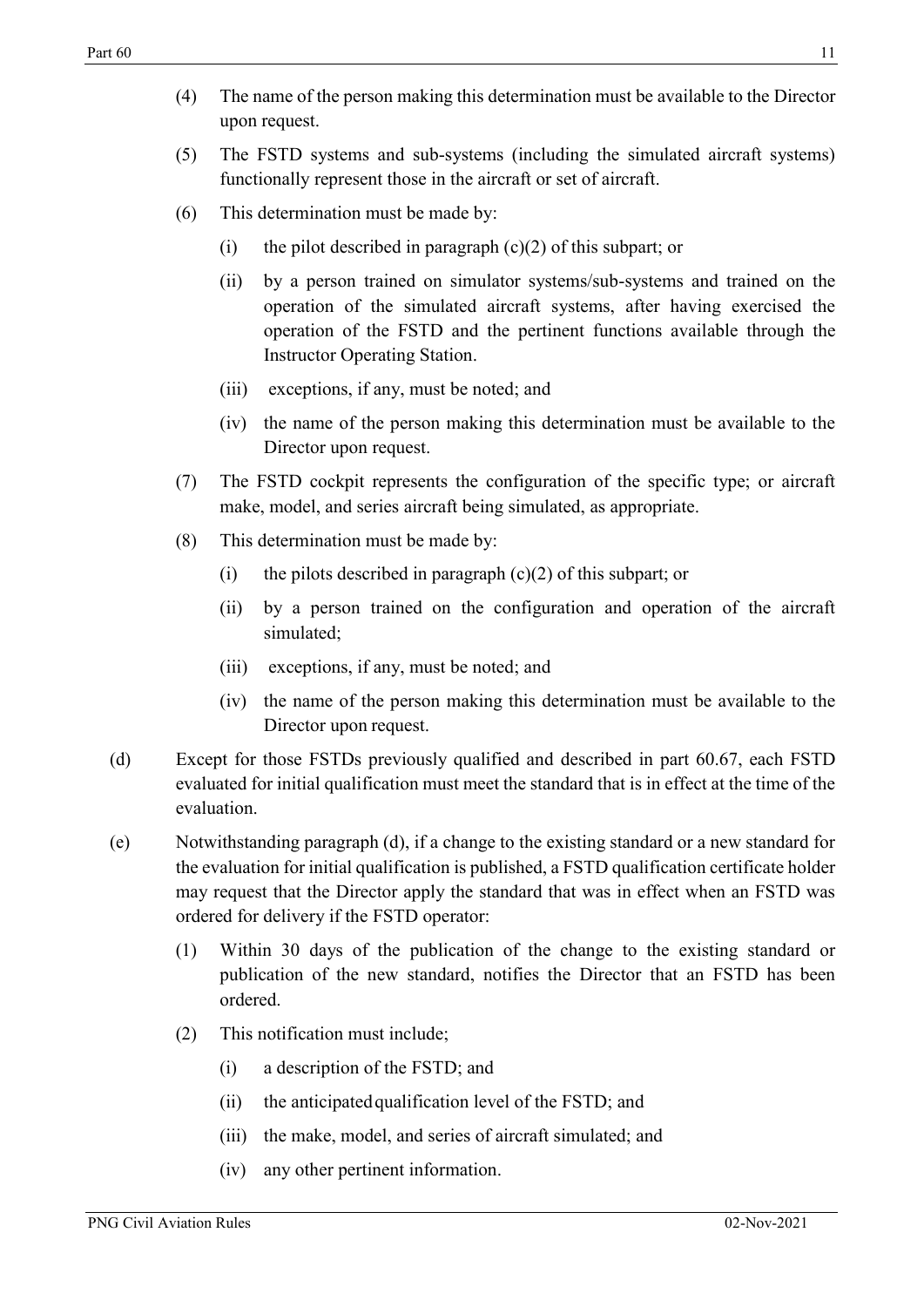- (3) Within 90 days of the Director notification described in paragraph (e) (1) and (2), requests that the standard in effect at the time the order was placed be used for the evaluation for initial qualification.
- (4) Within 24 months following the publication of the change to the existing standard or publication of the new standard, the FSTD qualification certificate holder must conduct the evaluation.
- (5) At the request of the FSTD operator, any tests, tolerances, or other requirements that are current at the time of the evaluation may be used during the initial evaluation, if the FSTD qualification certificate holder provides acceptable updates to the required Qualification Test Guide (QTG).
- (6) The standards used for the evaluation for initial qualification will be used for all subsequent evaluations of the FSTD.
- (7) An FSTD qualification certificate holder or FSTD manufacturer may submit a request to the Director for approval of a deviation from the QPS requirements as defined in AC 60.1.
- (8) Requests for deviation must be submitted in a form and manner acceptable to the Director and must provide sufficient justification that the deviation meets or exceeds the testing requirements and tolerances as specified in part 60 QPS or will otherwise not adversely affect the fidelity and capability of the FSTDs evaluated and qualifiedunder the deviation.
- (9) The Director mayconsider deviation from the minimum requirements tables, the objective testing tables, the functions and subjective testing tables, and other supporting tables and requirements in the Part 60 QPS.
- (10) Deviations may be issued to an FSTD manufacturer for the initial qualification of multiple FSTDs, subject to terms and limitations as determined by the Director.
- (11) Approved deviations will become a part of the permanent qualification basis of the individual FSTD and will be noted in the FSTD's qualification certificate.
- (12) If the Director publishes a change to the existing Part 60 rules as described in paragraph (e) or issues an FSTD Directive as described in rule 60.107(b), which conflicts with or supersedes an approved deviation, the Director may terminate or revise a grant of deviation authority issued under this paragraph.
- (f) The pilot who contributes to the confirmation statement required by paragraph  $(c)(2)$ must:
	- (1) Be designated by the FSTD qualification certificate holder and
	- (2) Be qualified in:
		- (i) the aircraft or set of aircraft being simulated; or
		- (ii) for aircraft not yet issued a type certificate, or aircraft not previously operated by the FSTD qualification certificate holder or the FSTD qualification certificate holder not having an approved training program, an aircraft similar in size and configuration.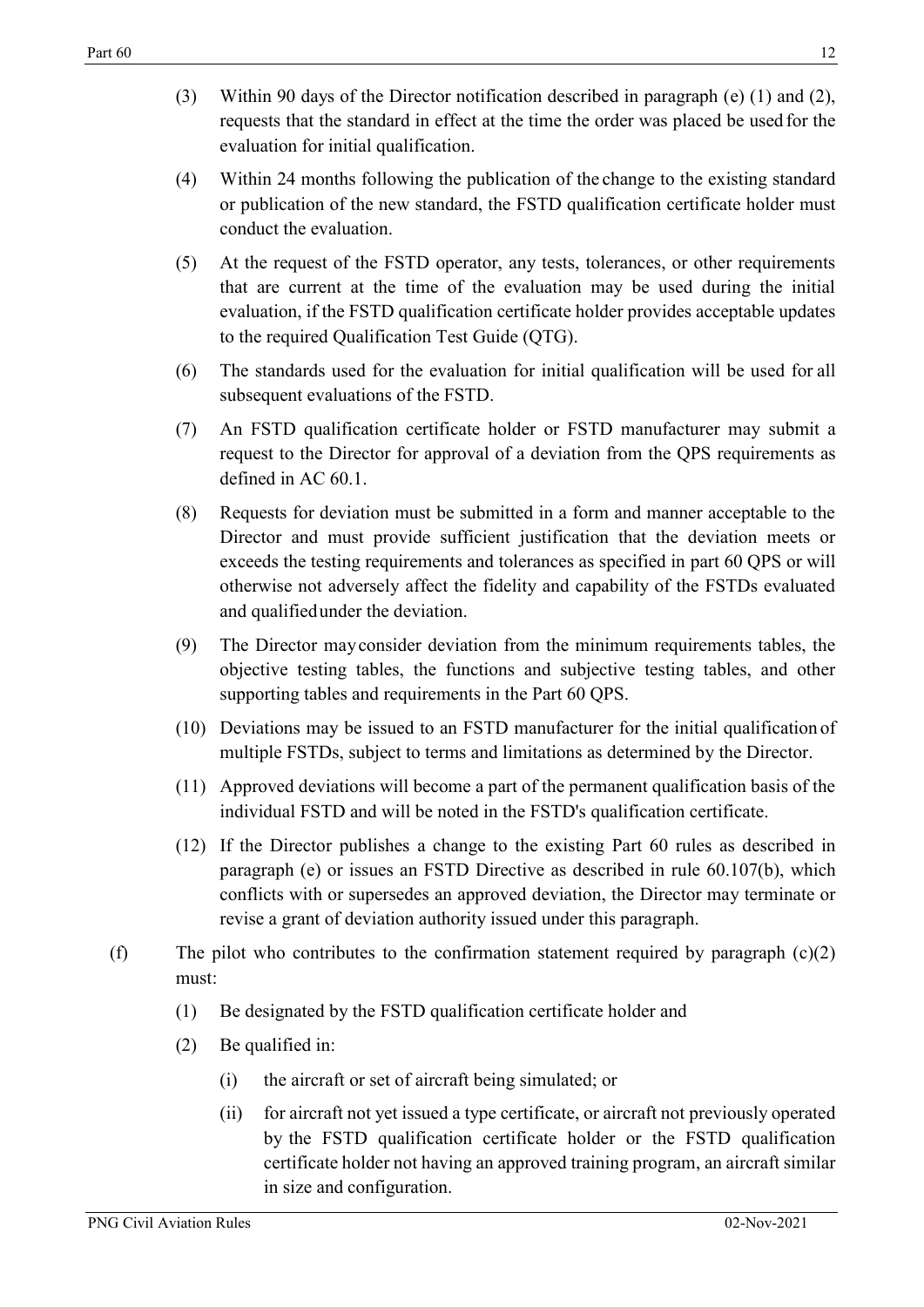- (g) The subjective tests that form the basis for the statements described in paragraph (c) and the objective tests referenced in paragraph (h) must be accomplished at the FSTD operator's training facility, except as provided for in the applicable QPS.
- (h) The person seeking to qualify the FSTD must provide the Director access to the FSTD for the length of time necessaryfor the Director to complete the required evaluation for initial qualification, which includes the conduct and evaluation of objective and subjective tests, including general FSTD requirements to determine that the FSTD meets the standards for the level sought for.
- (i) When the FSTD passes an evaluation for initial qualification, the Director issues a FSTD qualification certificate that includes all of the following:
	- (1) Identification of the FSTD operator; and
	- (2) Identification of the make, model, and series of the aircraft or set of aircraft being simulated; and
	- (3) Identification of the configuration of the aircraft or set of aircraft being simulated (e.g., engine model or models, flight instruments, or navigation or other systems); and
	- (4) A statement that the FSTD is qualified as either a full flight simulator or a flight training device; and
	- (5) Identification of the qualification level of the FSTD; and
	- (6) A statement that (with the exception of the noted exclusions for which the FSTD has not been subjectively tested by the FSTD qualification certificate holder or the Director and for which qualification is not sought) the qualification of the FSTD includes the tasks set out in the applicable QPS contained in AC 60.1 relevant to the qualification level of the FSTD and;
	- (7) A statement referencing any deviations that have been granted and included in the permanent qualification basis of the FSTD.
- (j) After the Director completes the evaluation for initial qualification, the FSTD qualification certificate holder must updatethe (QTG), with the results of the Director or FQA- witnessed tests together with the results of all the objective tests described in the applicable QPS;
- (k) Upon issuance of the FSTD qualification certificate the updated QTG becomes theMaster Qualification Test Guide (MQTG). The MQTG must be made available to the Director upon request.

#### <span id="page-12-0"></span>**60.65 Additional qualifications for a currently qualified FSTD.**

- (a) A currently qualified FSTD is required to undergo an additional qualification process if a user intends to use the FSTD for meeting training, evaluation, or flight experience requirementsbeyond the qualification issued for that FSTD. This process consists of the following:
	- (1) The FSTD qualification certificate holder must:
		- (i) submit to the Director all modifications to the MQTG that are required to support the additional qualification and;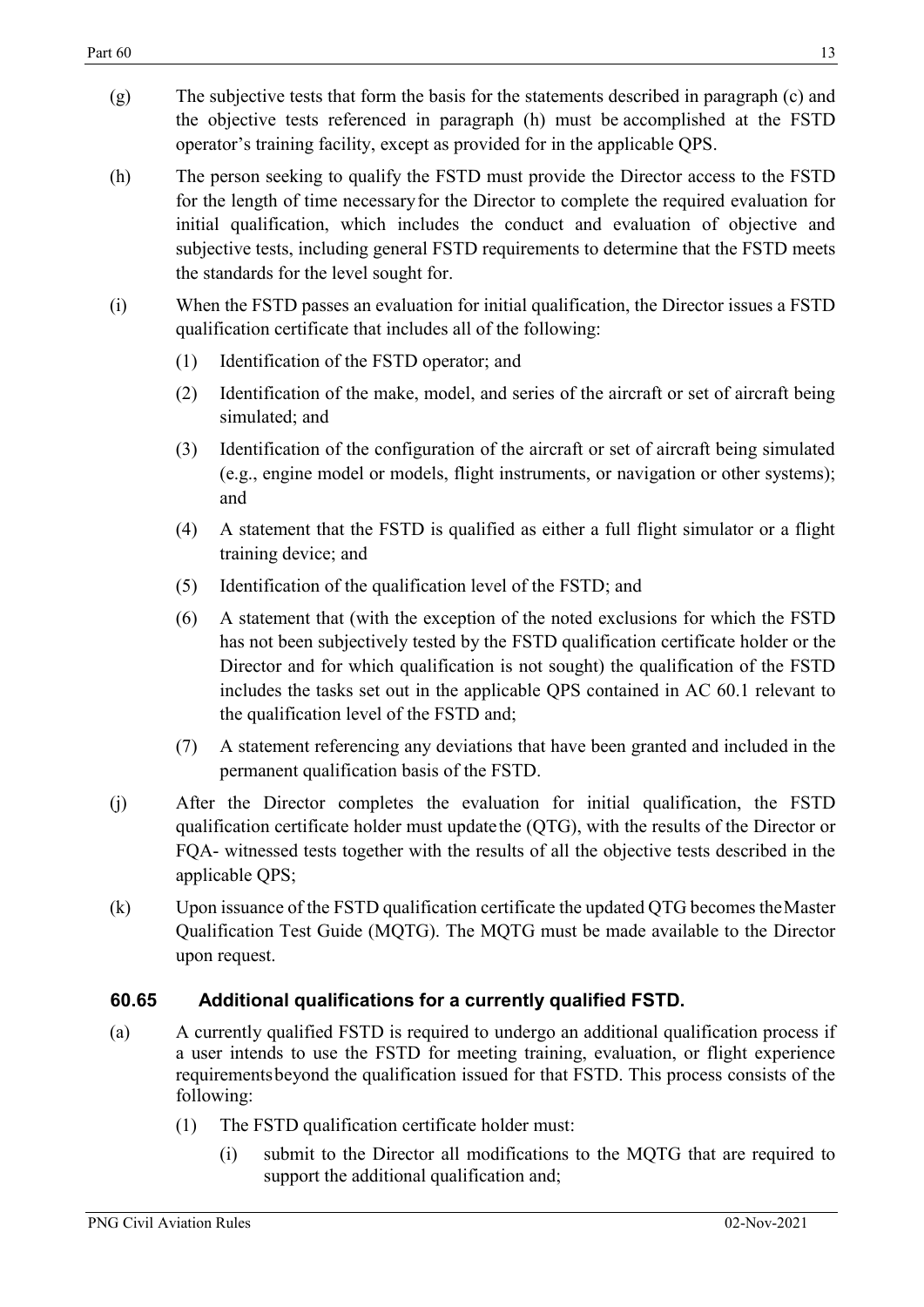- (ii) describe all modifications to the FSTD that are required tosupport the additional qualification and;
- (iii) submit a confirmation statement as described in part 60.67(c) that a pilot, designated by the FSTD qualification certificate holder in accordance with part 60.67(d), has subjectively evaluated the FSTD in those areas not previously evaluated.
- (2) The FSTD must successfully pass an evaluation consisting of:
	- (i) all the elements of an initial evaluation for qualification in those circumstances where the Director has determined that all the elements of an initial evaluation for qualification is necessary; or
	- (ii) those elements of an initial evaluation for qualification designated as necessary by the Director.
- (b) In making the determinations described in paragraph  $(a)(2)$ , the Director considers factors including:
	- (1) the existing qualification of the FSTD; and
	- (2) any modifications to the FSTD hardware or software involved; and
	- (3) any additions or modifications to the MQTG.
- (c) For FSTDs qualified in accordance with rule 60.157, the Director may accept the evaluation conducted by the FQA as partial or complete satisfaction of the evaluation requirements of this Subpart.
- (d) The FSTD is qualified for the additional uses when the Director issues an amendedFSTD qualification certificate in accordance with rule 60.63(j).
- (e) The FSTD qualification certificate holder may not modify the FSTD except as described in rule 60.107.

#### <span id="page-13-0"></span>**60.67 Previously qualified FSTDs.**

- (a) Unless otherwise specified by an FSTD Directive, or in instances where a FSTD qualification certificate holder plans to remove an FSTD from active status for a period of less than two years, the following procedures apply:
	- (1) The Director must be notified in writing and the notification must include an estimate of the period that the FSTD will be inactive;
	- (2) Continuing Qualification evaluations will not be scheduled during the inactive period;
	- (3) The Director will remove the FSTD from the list of qualified FSTDs on a mutually established date not later than the date on which the first missed continuing qualification evaluation would have been scheduled;
	- (4) Before the FSTD is restored to qualified status, it must be evaluated by the Director.
	- (5) The evaluation content and the time required to accomplish the evaluation is based on the numberof continuing qualification evaluations and FSTD operator- quarterly inspections missed during the period of inactivity.
	- (6) The FSTD qualification certificate holder must notify the Director of any changes to the original scheduled time outof service.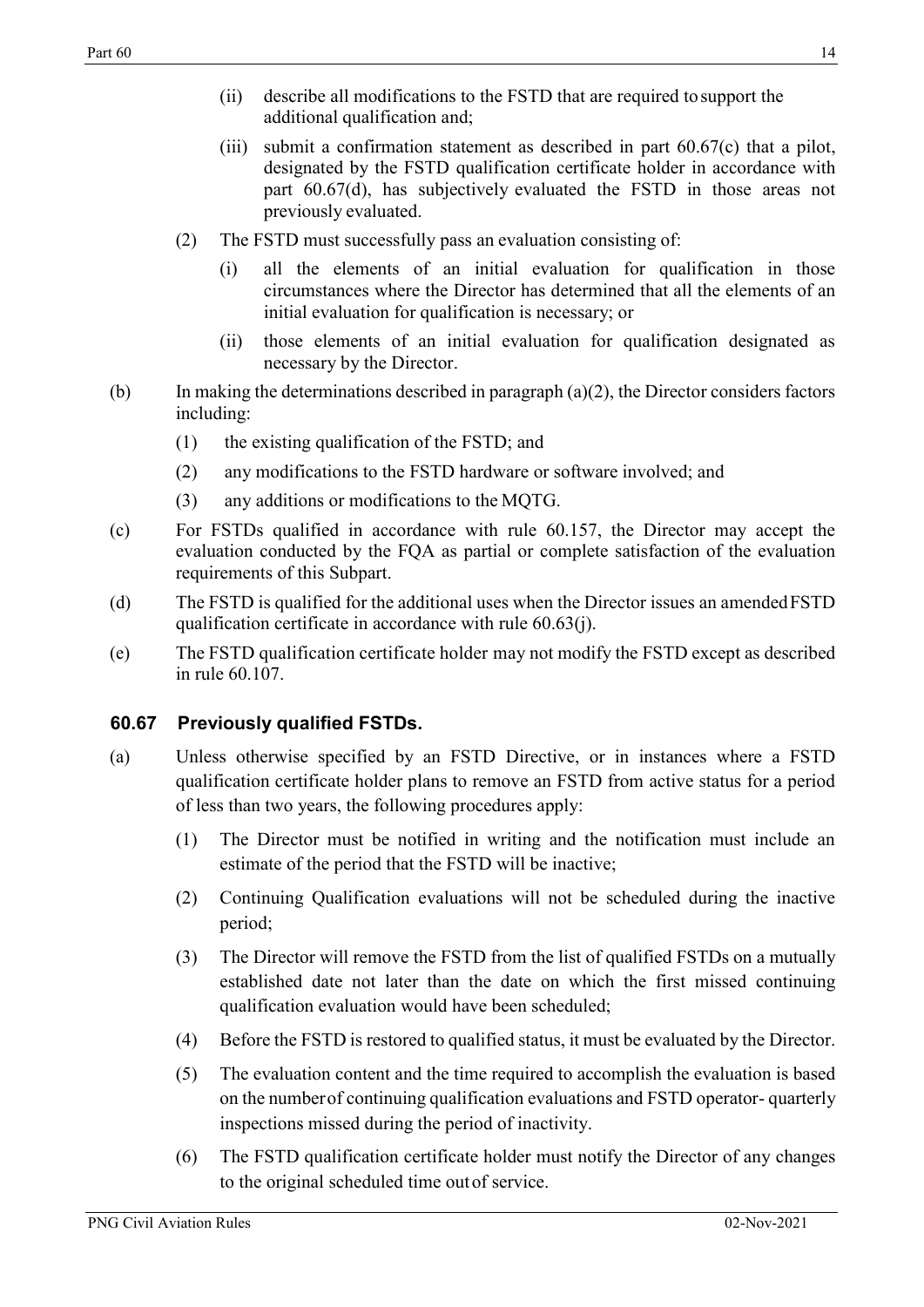- (b) If the FSTD qualification is lost under rule 60.111 and;
	- (1) restored under rule 60.111 in less than (2) years, then the qualification basis (in terms of objective tests and subjective tests) for the re-qualification will be those against whichthe FSTD was originally evaluated and qualified; or
	- (2) Not restored under rule 60.111 for two (2) years or more, then the qualification basis (in terms of objective tests and subjective tests) for the re-qualification will be those standards in effect and current at the time of re-qualification application.
- (c) Except as provided in paragraph (e), any change in FSTD qualification level requires an evaluation for initial qualification in accordancewith this part.
- (d) A FSTD qualification certificate holder may request that an FSTD be permanently downgraded. In such a case, the Director may, downgrade a qualified FSTD without requiring and without conducting an initial evaluation for the new qualification level.
- (e) Subsequent continuing qualification evaluations will use the existing MQTG, modified as necessary to reflect the new qualification level.
- (f) When the FSTD qualification certificate holder has appropriate validation data available and receives approval from the Director, the FSTD qualification certificate holder may adopt tests and associated tolerances described in the current qualification standards as the tests and tolerances applicable for the continuing qualification of a previously qualified FSTD.
- (g) The updated tests and tolerances must bemade a permanent part of the MQTG.

#### <span id="page-14-0"></span>**60.69 Quality Management System and Configuration Management**

- (a) An FSTD qualification certificate holder must not use or allow the use of or offer the use of an FSTD for flight crewmember training, evaluation or for obtaining flight experience to meet any training, evaluation, or flight experience requirement unless;
	- (1) the FSTD qualification certificate holder has established and follows a QMS, currently approved by the Director or a Foreign Qualifying Authority (FQA) for;
		- (i) the continuing surveillance;
		- (ii) analysis of the operator's performance; and
		- (iii) effectiveness in providing a satisfactory FSTD for use on a regular basis:
- (b) The Quality Management System shall be based on;
	- (1) Part 100; or
	- (2) established industry standards; and
	- (3) acceptable to the Director
- (c) The QMS program must provide a process for identifying deficiencies in the program and for documenting how the program will be changed to address these deficiencies;
- (d) Whenever the Director finds that the QMS program does not adequately address the procedures necessary to meet the requirements of this part, the FSTD qualification certificate holder must;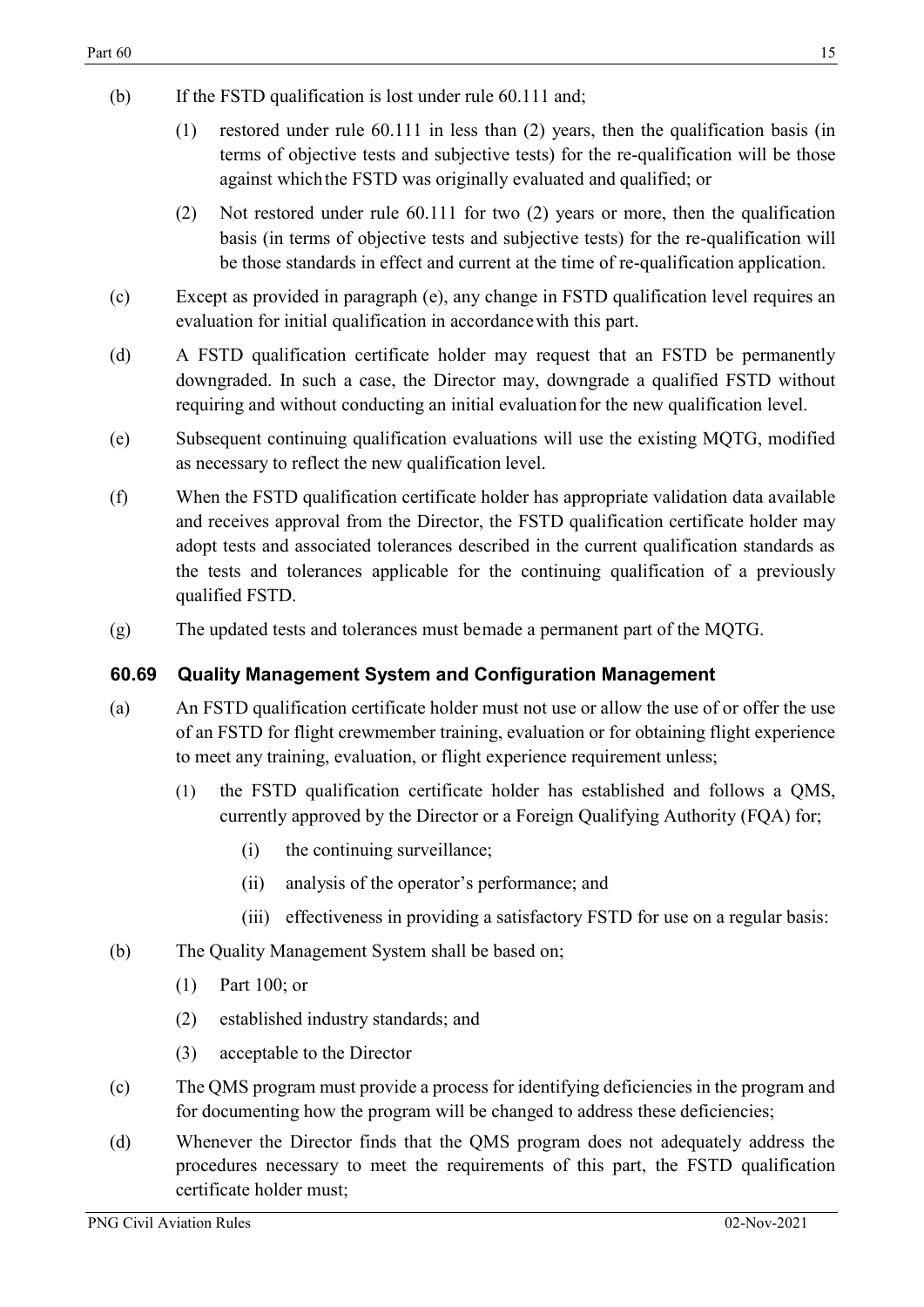- (1) afternotification by the Director, change the program so the procedures meet the requirements of this part; and
- (2) each such change must be approved by the Director prior to implementation
- (e) If the Director finds that there is a situation that requires immediate action in the interest of safety, he may, upon a statement of the reasons, require a change effective without stay.
- (f) A configuration management system should be established and maintained to ensure the continued integrity of the hardware and software as from the original qualification standard, or as amended or modified through the same system

## <span id="page-15-0"></span>**Subpart C – Operating Requirements**

- <span id="page-15-1"></span>**60.101 Inspection, continuing qualification evaluation, and maintenance requirements.**
- (a) Inspection. An FSTD qualification certificate holder must not use or allow the use of or offer the use of an FSTD for flight crewmember training, evaluation, or flight experience unless the FSTD qualification certificate holder does the following:
	- (1) accomplishes all appropriate objective tests each year as specified in the applicable FSTD criteria and;
	- (2) Completes a functional pre-flight check within the preceding 24 hours.
- (b) Continuing qualification evaluation.
	- (1) This evaluation consists of objective tests, and subjective tests, including general FSTD requirements, as described in the applicable QPS or as may be amended by the Director.
	- (2) The FSTD qualification certificate holder must:
		- (i) contact the Director to schedule the FSTD for continuing qualification evaluations not later than 60 days before the evaluation is due; and
		- (ii) provide access to the objective test results in the MQTG and access to the FSTD for the length of time necessary for the Director to complete the required continuing qualification evaluations.
	- (3) The frequency of continuing qualification evaluations for each FSTD will be established by the Director and specified in the FSTD qualification certificate.
	- (4) Continuing qualification evaluations conducted in the 3 calendar months before or after the calendar month in which these continuing qualification evaluations are required will be considered to have been conducted in the calendar month in which they were required.
	- (5) An FSTD qualification certificate holder must not use or allow the use of or offer the use of an FSTD for flight crewmember training or evaluation or flight experience requirements unless the FSTD has passed a-continuing qualification evaluation within the time frame specified in the FSTD qualification certificate or within the grace period as described in paragraph (b)(4).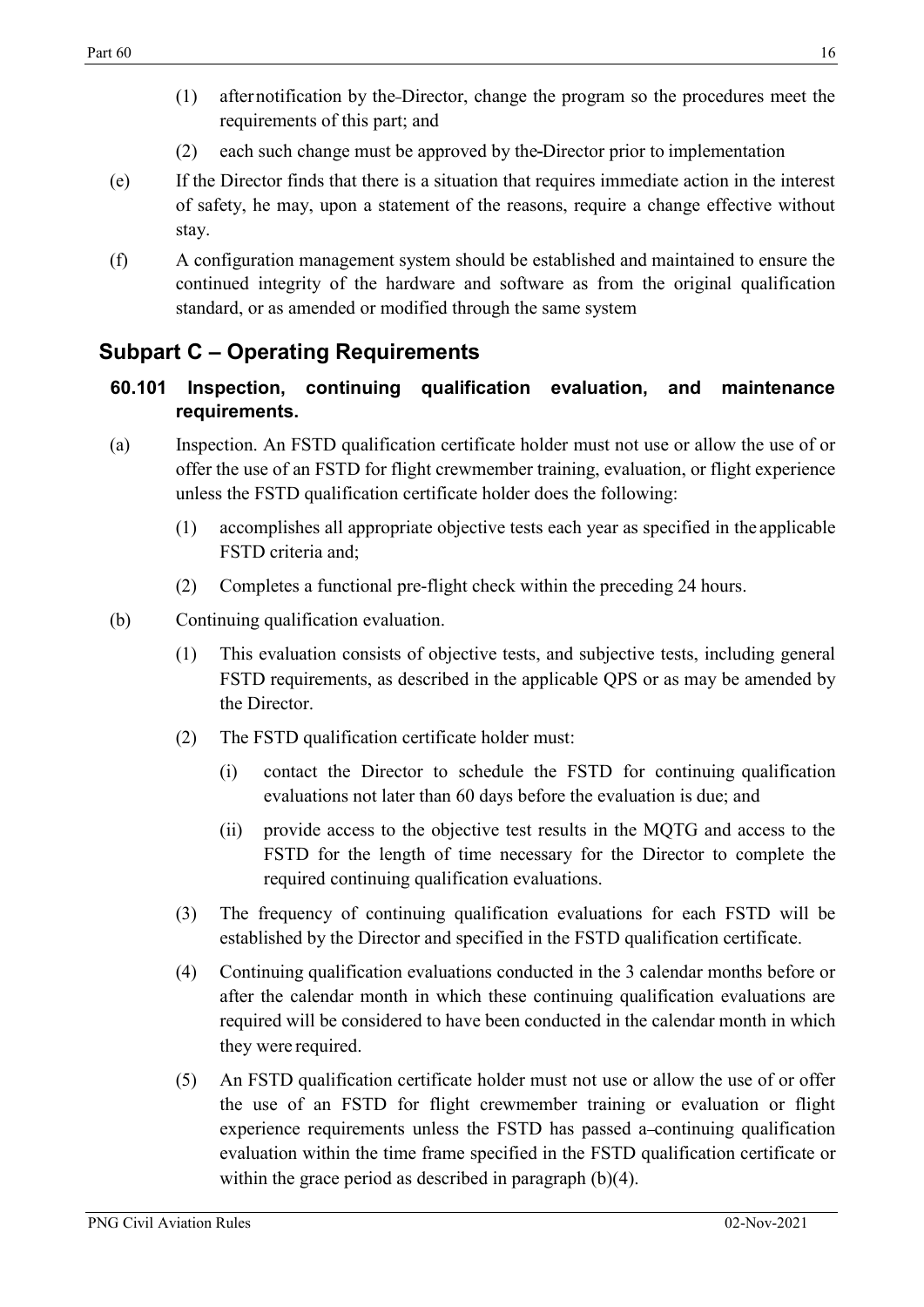- (6) For FSTDs qualified in accordance with part 60.67, the Director may accept evaluations conducted by the FQA as partial or complete satisfaction of the continuing evaluation requirements of this Subpart.
- (c) Maintenance. The FSTD qualification certificate holder is responsible for continuing corrective and preventive maintenance on the FSTD to ensure that it continues to meet the requirements of this part and the applicable FSTD criteria. No FSTD qualification certificate holder may use or allow the use of or offer the use of an FSTD for flight crewmember training, evaluation, or flight experience requirements unless the FSTD qualification certificate holder does the following:
	- (1) maintains a discrepancy log; and
	- (2) ensures that, when a discrepancy is discovered, the following requirements are met:
		- (i) a description of each discrepancy is entered in the log and remains in the log untilthe discrepancy is corrected as specified in part 60.109(b) and;
		- (ii) a description of the corrective action taken for each discrepancy, the identity ofthe individual taking the action, and the date that action is taken is entered in the log and;
		- (iii) the discrepancy log is kept in a form and manner acceptable to the Director and is kept in or adjacent to the FSTD. An electronic log that may be accessed by an appropriate terminal or display in or adjacent to the FSTD is satisfactory.

# <span id="page-16-0"></span>**60.103 Logging discrepancies.**

Each instructor, check pilot, or representative of the Director conducting training, evaluation, or flight experience, and each person conducting the pre-flight inspection who discovers a discrepancy, including any missing, malfunctioning, or inoperative components in the FSTD, must write or cause to be written a description of that discrepancy into the discrepancy log at the end of the FSTD pre-flight or FSTD use session.

# <span id="page-16-1"></span>**60.105 Interim qualification for new aircraft types or models.**

- (a) A FSTD qualification certificate holder may apply for and the Director may issue an interim qualification level for an FSTD for a new type or model of aircraft, even though the aircraft manufacturer's aircraft data package is preliminary, if the FSTD qualification certificate holder provides the following to the satisfaction of the Director:
	- (1) the aircraft manufacturer's data, which consists of at least predicted data, validated bya limited set of flight test data;
	- (2) the aircraft manufacturer's description of the prediction methodology used to develop the predicted data; and
	- (3) the QTG test results.
- (b) An FSTD that has been issued interim qualification is deemed to have been issued initial qualification unless the Director rescinds the qualification.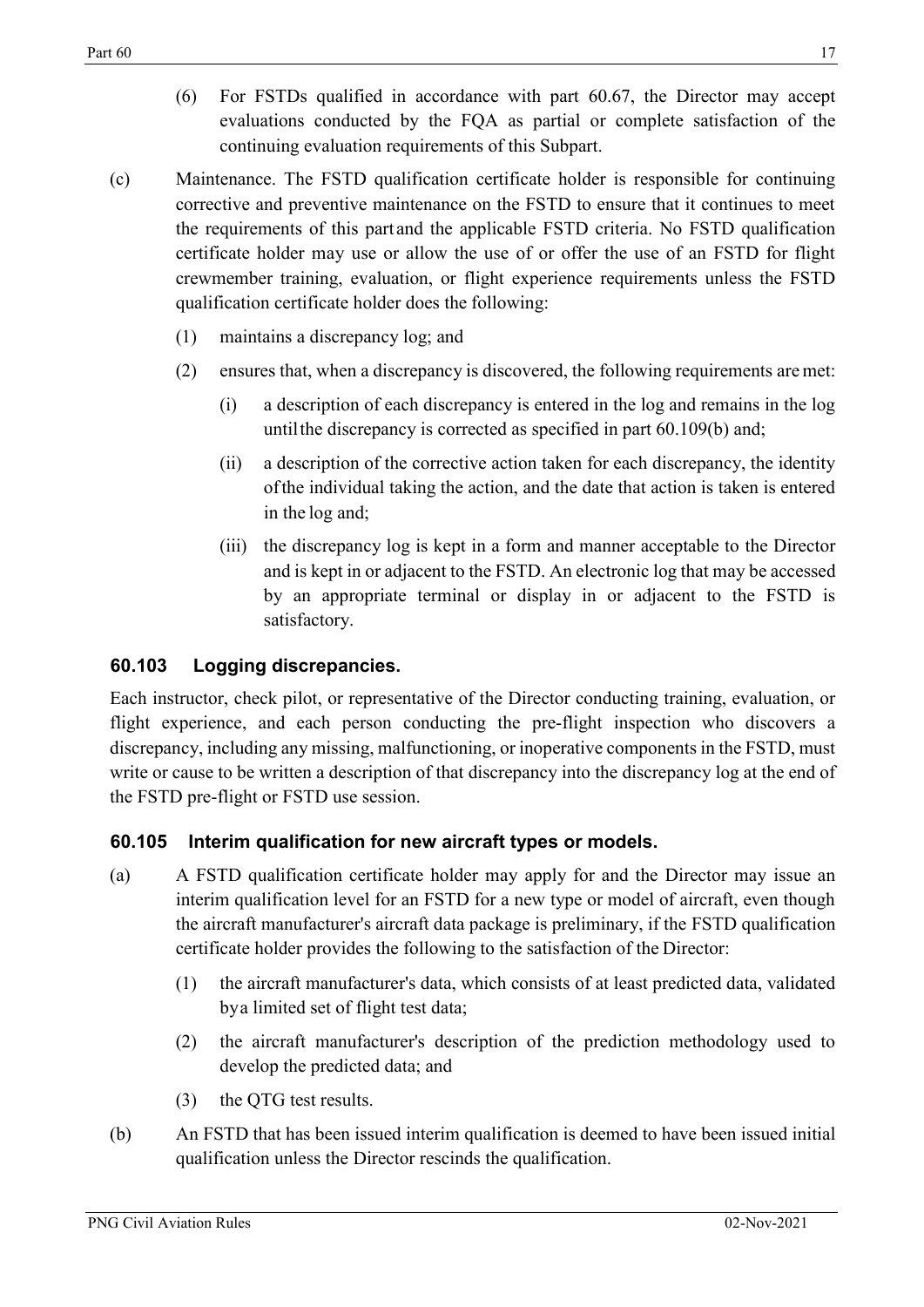- (c) Interim qualification terminates two years after its issuance, unless the Director determines that specific conditions warrant otherwise.
- (d) Within twelve months of the release of the final aircraft data package by the aircraft manufacturer, but no later than two years after the issuance of the interim qualification status, the FSTD qualification certificate holder must apply for initial qualification in accordance with part 60.67 based on the final aircraft data package approved by the aircraft manufacturer, unless the Director determines that specific conditions warrant otherwise.
- (e) An FSTD with interim qualification may be modified only in accordance with rule 60.107.

#### <span id="page-17-0"></span>**60.107 Modifications to FSTDs.**

- (a) *Description of a modification.* For the purposes of this part, an FSTD is said to havebeen modified when:
	- (1) equipment or devices intended to simulate aircraft appliances are added to or removed from FSTD, which change the FSTD QUALIFICATION CERTIFICATE or the MQTG or;
	- (2) changes are made: to either software or hardware intended to impact flight or ground dynamics; or
	- (3) changes are made that impact performance or handling characteristics of the FSTD (including motion, visual, control loading, or sound systems for those FSTD levels requiring sound tests and measurements); or
	- (4) changes are made to the MQTG which do not affect required objective testing results or validation data approved during the initial evaluation of the FSTD are not considered modifications under this Subpart.
- (b) *FSTD Directive.* When the Director determines that FSTD modification is necessary for flight safety, the FSTD qualification certificate holder of each affected FSTD must ensure that the FSTD is modified according to the FSTD Directive regardless of the original qualification standards applicable to any specific FSTD.
- (c) *Using the modified FSTD.* The FSTD qualification certificate holder may not use, or allow the use of, or offer the use of, the FSTD with the proposed modification for flight crewmember training or evaluation or for obtaining flight experience for the flight crewmember to meet any training, evaluation, or flight experience requirement under the CAR unless:
	- (1) The FSTD qualification certificate holder has notified the Director of their intent to incorporate the proposed modification, and one of the following has occurred;
		- (i) The Director has approved the proposed modification.
		- (ii) Twenty-one days have passed since the FSTD qualification certificate holder notified the Director of the proposed modification and the FSTD qualification certificate holder has not received any response from the Director or;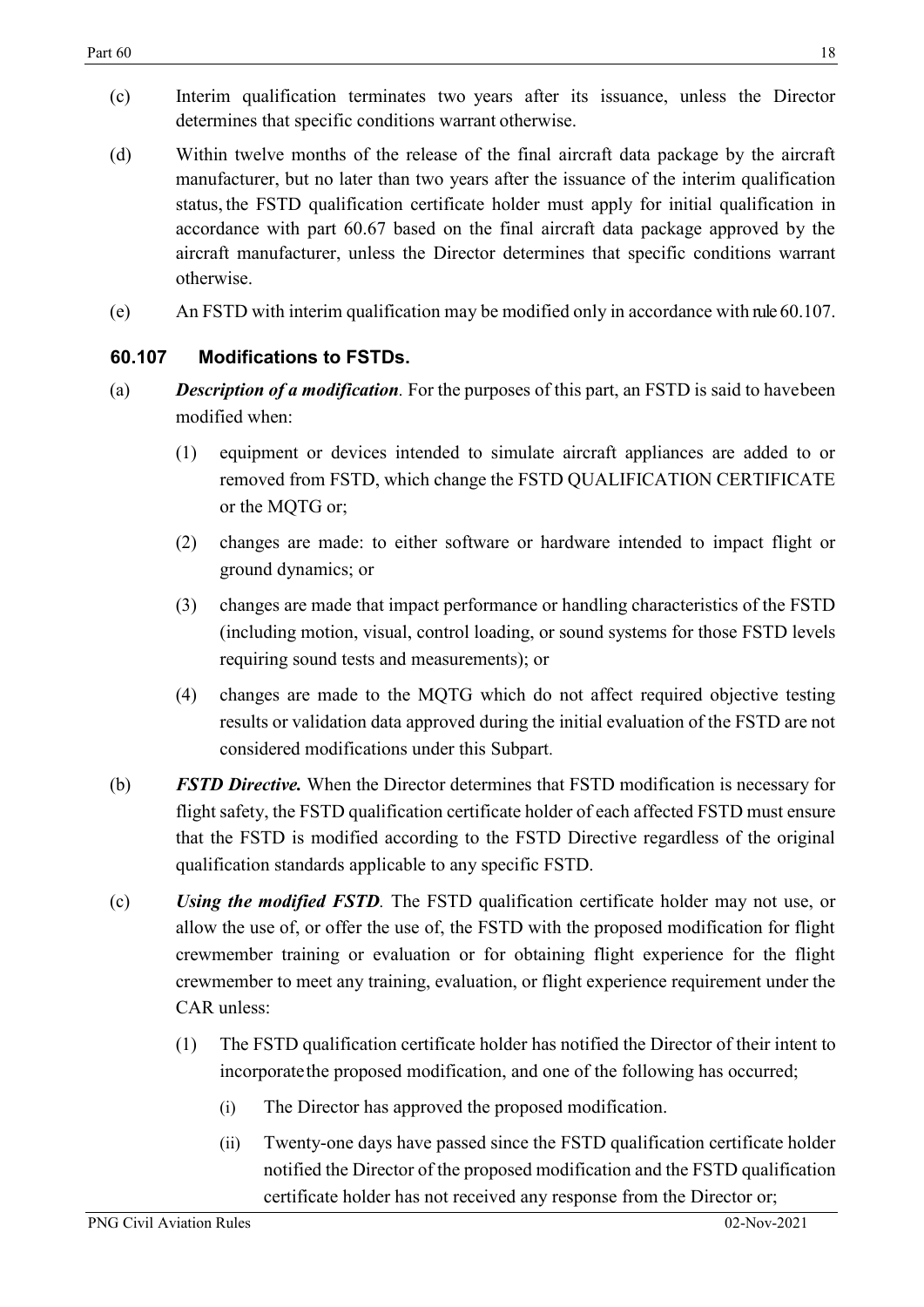- (iii) The FSTD qualification certificate holder has successfully completed any evaluation the Director may require in accordance with the standards for an evaluation for initial qualification or any part thereof before the modified FSTD is placed in service.
- (2) The notification is submitted with the content as, and in a form and manner as, specified by the director.
- (d) *User notification.* When a modification is made to an FSTD that affects the FSTD Qualification Certificate, the FSTD qualification certificate holder must post an addendum to the FSTD Qualification Certificate untilsuch time as a permanent, updated statement is posted.
- (e) *MQTG update.* The MQTG must be updated with current objective test results in accordance with part 60.67(k) and appropriate objective data in accordance with part 60.67, each time an FSTD is modified and an objective test or other MQTG section is affected by the modification. If an FSTD Directive is the cause of this update, the direction to make the modification and the record of the modification completion must be filed in the MQTG.

#### <span id="page-18-0"></span>**60.109 Operation with missing, malfunctioning, or inoperative components.**

- (a) No person may knowingly use or allow the use of or misrepresent the capability of an FSTD for any manoeuvre, procedure, or task that is to be accomplished to meet training, evaluation, or flight experience requirements for flight crewmember certification or qualification when there is a missing, malfunctioning, or inoperative (MMI) component required to be present and correctly operate for the satisfactory completion of that manoeuvre, procedure, or task.
- (b) Each MMI component as described in paragraph (a), or any MMI component installed and required to operate correctly to meet the current FSTD QUALIFICATION CERTIFICATE must be repaired or replaced within 30 calendar days, unless otherwise required or authorized by the Director or the FQA.
- (c) A list of the current MMI components must be readily available in or adjacent to the FSTDfor review by users of the device.
- (d) Electronic access to this list via an appropriate terminal or displays in or adjacent to the FSTD is satisfactory.
- (e) The discrepancy log may be used to satisfy this requirement provided each currently MMI component is listed in the discrepancy log.

#### <span id="page-18-1"></span>**60.111 Automatic loss of qualification and procedures for restoration of qualification.**

- (a) An FSTD qualification is automatically lost when any of the following occurs:
	- (1) The FSTD is not used in the operator's approved flight training program in accordance with rule 60.51(b)(5) and the FSTD qualification certificate holder does not obtain and maintain the written statement as described in rule 60.51(d)(2).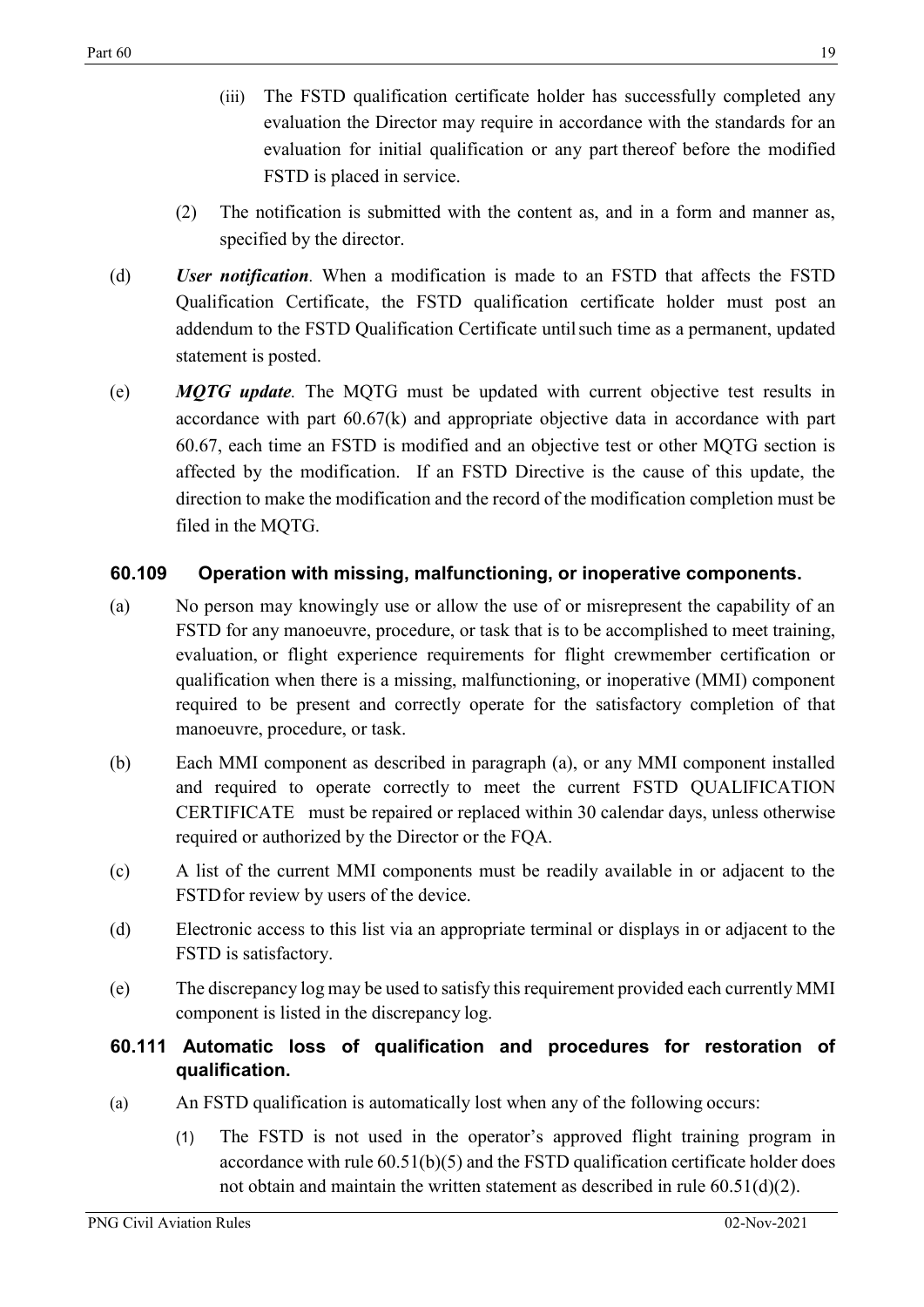- (2) The FSTD is not inspected in accordance with rule 60.101.
- (3) The FSTD is physically moved from one location and installed in a different location, regardless of distance.
- (4) The MQTG is missing or otherwise not available and a replacement is not made within 30 days.
- (b) If FSTD qualification is lost under paragraph (a), qualification is restoredwhen either of the following provisions is met:
	- (1) The FSTD successfully passes an evaluation:
		- (i) For initial qualification, in accordance with rules  $60.67$  and  $60.67$  (c) in those circumstances where the Director has determined that a full evaluation for initial qualification is necessary; or
		- (ii) For those elements of an evaluation for initial qualification, in accordance with rules 60.67 and 60.67(c), as determined to be necessary by the Director.
	- (2) The Director advises the FSTD qualification certificate holder that an evaluation is not necessary.
- (c) In making the determinations described in paragraph (b), the Director considers factors including:
	- (1) the number of continuing qualification evaluations missed;
	- (2) the number of Director-conducted quarterly inspections missed; and
	- (3) the care that had been taken of the device since the last evaluation.

#### <span id="page-19-0"></span>**60.113 Other losses of qualification and procedures for restoration of qualification.**

- (a) Except as provided in paragraph (c), when the Director determines thatthe FSTD no longer meets qualification standards, the following procedure applies:
	- (1) The Director notifies the FSTD qualification certificate holder in writing that the FSTD no longer meets some or all of its qualification standards.
	- (2) The Director sets a reasonable period (but not less than 7 days) within which the FSTD qualification certificate holder may submit written information, views, and arguments on the FSTD qualification.
	- (3) After considering all material presented, the Director notifies the FSTD qualification certificate holder about the determination with regard to the qualification of the FSTD.
	- (4) When the Director notifies the FSTD qualification certificate holder that some or all of the FSTD is no longer qualified, the action described in the notification becomes effective not less than 30 days after the FSTD qualification certificate holder receives that notice unless—
		- (i) The Director finds under paragraph (c) that there is an emergency requiring immediate action with respect to safety in air commerce; or
		- (ii) The FSTD qualification certificate holder petitions the Director for reconsiderationof a finding under paragraph (b).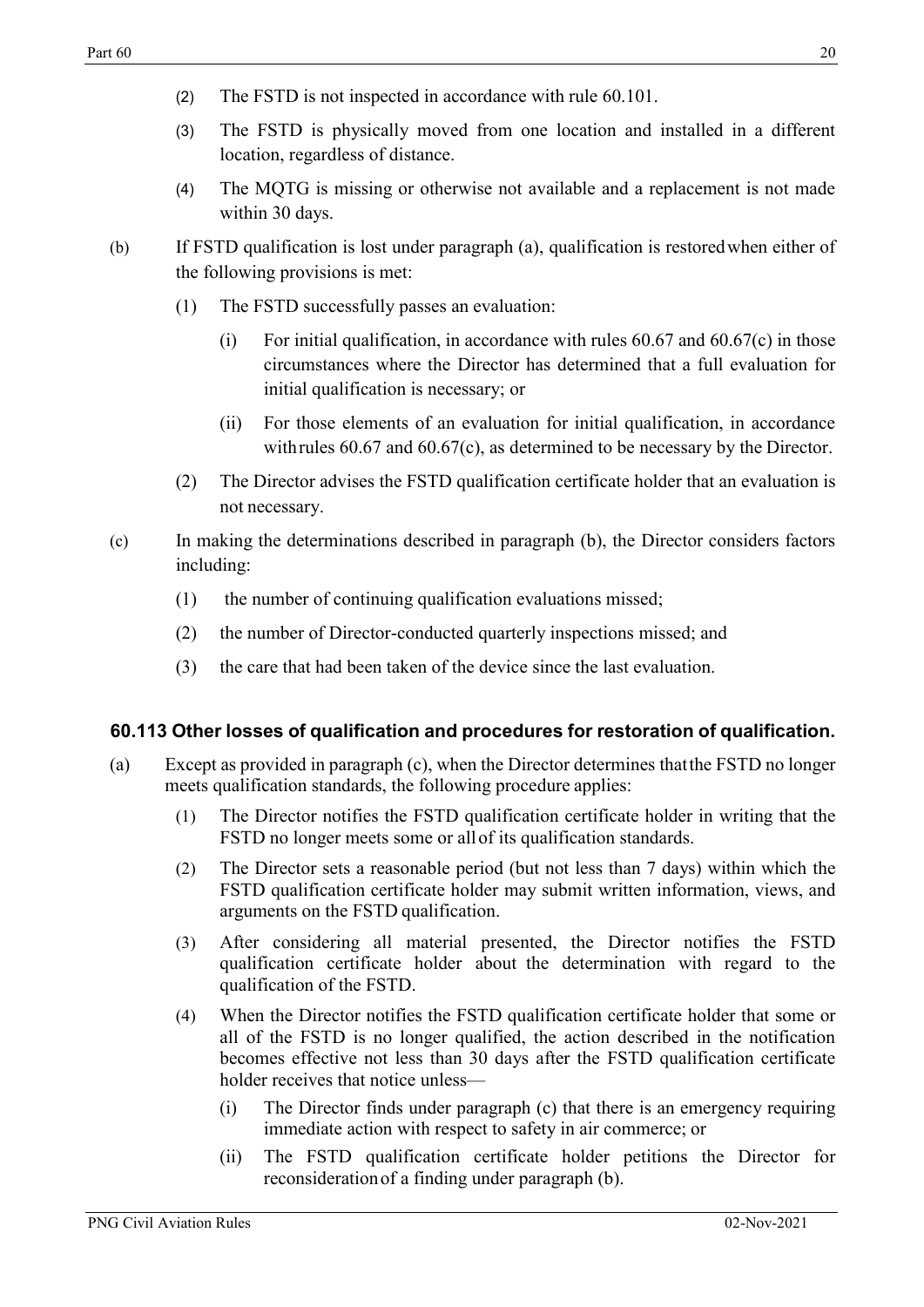- (b) When a FSTD qualification certificate holder seeks reconsideration of a decision from the Director concerning the FSTD qualification, the following procedure applies:
	- (1) The FSTD qualification certificate holder must petition for reconsideration of that decision within 30 days of the date that the FSTD qualification certificate holder receives a notice that some or all of the FSTD is no longer qualified.
	- (2) The FSTD qualification certificate holder must address its petition to the Director
	- (3) A petition for reconsideration, if filed within the 30-day period, suspends the effectiveness of the determination by the Director that the FSTD is no longer qualifiedunless;
		- (i) the Director has found, under paragraph (c), that an emergency exists; and
		- (ii) requires immediate action with respect to safety in air operations.
- (c) If the Director finds that an emergency exists requiring immediate action with respect to safetyin air operation and public interest:
	- (1) The Director withdraws qualification of some or all of the FSTD and makes the withdrawal of qualification effective on the day the FSTD qualification certificate holder receives the notice; and
	- (2) the notice must articulate the reasons for its finding that an emergency exists requiring immediate action; and
	- (3) it is impractical or contrary to the public interest to alter the effectiveness of the finding.
- (d) FSTD qualification lost under paragraph (a) or (c) may be restored when either of the following provisions are met:
	- (1) The FSTD successfully passes an evaluation for initial qualification, in accordance with rules  $60.67$  and  $60.67(c)$  in those circumstances where the Director has determined that a full evaluation for initial qualification is necessary; or
	- (2) The FSTD successfully passes an evaluation for those elements of an initial qualification evaluation, in accordance with rules 60.65 and 60.65(c), as determined to be necessary by the Director.
- <span id="page-20-0"></span>(e) In making the determinations described in paragraph (d), the Director considers factors including:
	- (1) the reason for the loss of qualification;
	- (2) any repairs or replacements that may have to have been completed;
	- (3) the number of continuing qualification evaluations missed;
	- (4) the number of FSTD qualification certificate holder quarterly inspections missed, and;
	- (5) the care that had been taken of the device since the loss of qualification.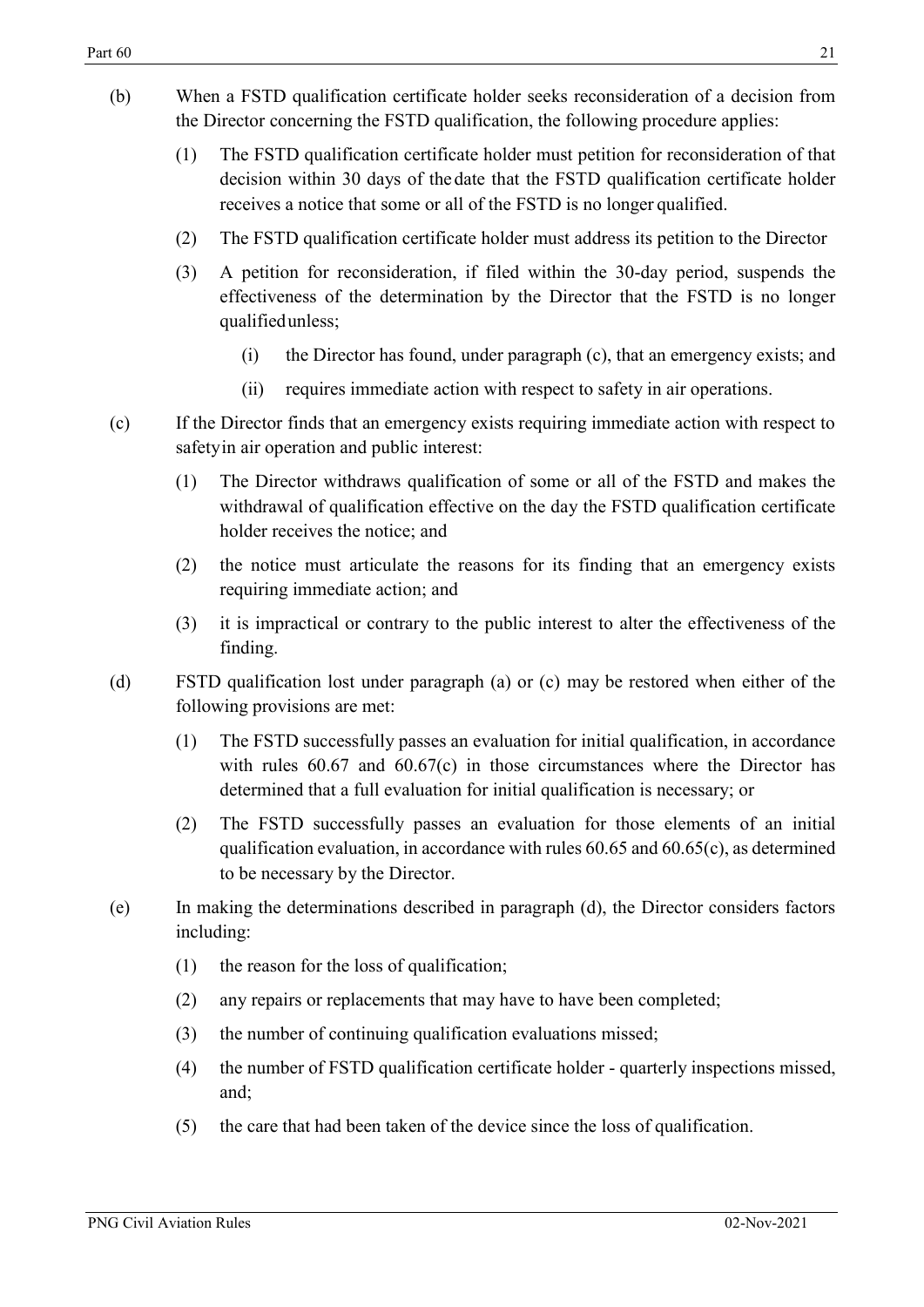### **Subpart D – Records**

## <span id="page-21-0"></span>**60.151 Recordkeeping and reporting.**

- (a) The FSTD qualification certificate holder must maintain the following records for each FSTD it operates:
	- (1) The MQTG and each amendment thereto.
	- (2) A record of all FSTD modifications affected under rule 60.107 since the issuance ofthe original FSTD Qualification Certificate.
	- (3) A copy of all of the following:
		- (i) Results of the qualification evaluations (initial and each upgrade) since the issuanceof the original FSTD Qualification Certificate;
		- (ii) Results of the objective tests conducted in accordance with rule 60.101(a) for a period of 2years;
		- (iii) Results of the previous three continuing qualification evaluations, or the continuing qualification evaluations from the previous 2 years, whichever covers a longerperiod and;
		- (iv) Comments obtained in accordance with rule 60.65(c) for a period of at least 90 days.
	- (4) A record of all discrepancies entered in the discrepancy log over the previous 2 years, including the following:
		- (i) a list of the components or equipment that were or are missing, malfunctioning,or inoperative.
		- (ii) the action taken to correct the discrepancy.
		- (iii) the date the corrective action was taken.
		- (iv) the identity of the person determining that the discrepancy has been corrected.
- (b) The records specified in paragraph (a) must be maintained in plain language form or in coded form if the coded form provides for the preservation and retrieval of information in a manner acceptable to the Director.

#### **60.153 Specific full flight simulator compliance requirements.**

- (a) No device will be eligible for initial or upgrade qualification to a FFS at Level C or Level D under this part unless it includes the equipment and appliances installed and operating tothe extent necessary for the issuance of an airman certificate or rating.
- (b) No device will be eligible for initial or upgrade qualification to a FFS at Level A or Level B under this part unless it includes the equipment and appliances installed and operating to the extent necessary for the training, testing, and/or checking that comprise the simulation portion of the requirements for issuance of an airman certificate or rating.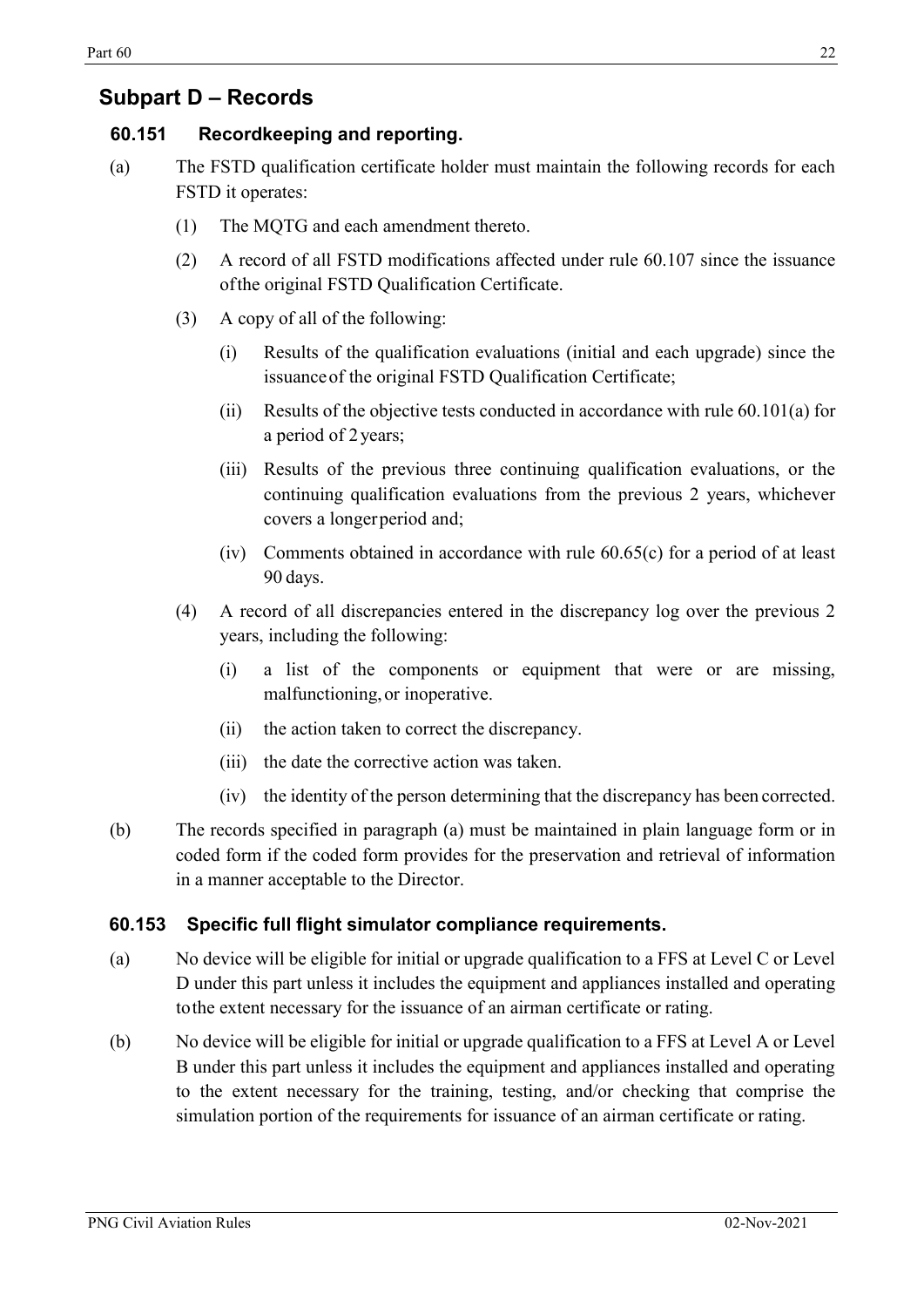#### <span id="page-22-0"></span>**60.155 FSTD qualification on the Basis of Foreign Qualification.**

- (a) The evaluation and qualification of an FSTD by a contracting State to the Convention on International Civil Aviation may be used as the basis for issuing a FSTD Qualification certificate to the certificate holder of that FSTD seeking the Directors approval.
- (b) The FSTD must successfully pass an evaluation for those elements of an evaluation for initial qualification, in accordance with rules 60.63 and 60.67 (a), as determined to be necessary by the Director.
- (c) The FSTD must successfully pass a complete initial qualification, in accordance with rules 60.63 and 60.67 (a) if the FSTD qualification certificate holder is seeking qualification at a higher level than the current foreign qualification.
- (d) FSTD operators of foreign-qualified FSTDs, upon request by the Director, must provide evidence of current foreign qualification for each such FSTD.

### <span id="page-22-1"></span>**60.157 Notification of Changes to Foreign Qualification Status**

The FSTD qualification certificate holder of any FSTD qualified under rule 60.65 must notify the Director within one working day of any suspension, revocation, modification, or other change of the status of the qualification of the FSTD by the (FQA).

# <span id="page-22-2"></span>**Subpart E – Aviation Training Devices**

#### <span id="page-22-3"></span>**60.201 ATD Approval and Use.**

Before a person may use an ATD for administering or receiving pilot training, obtaining flight experience, or maintaining currency requirements for pilot certification or qualification under an approved training programme, the manufacturer of the ATD must, with respect to that ATD model and configuration;

- (a) hold a letter of approval issued by the Director under this part; or
- (b) hold an equivalent approval document issued by a contracting State to the Convention on International Civil Aviation that is acceptable to the Director; and
- (c) the person seeking to use the ATD must receive approval from the Director under rule 60.203

#### <span id="page-22-4"></span>**60.203 Procedure for Approval of ATD Use.**

- (a) Any person seeking to use an ATD for pilot training, obtaining flight experience, or maintaining currency requirements for pilot certification or qualification under an approved training programme must request approval as follows:
	- (1) A person other than a pilot school certificated under Part 141 must apply for approval in a form and manner specified by the Director.
	- (2) Following satisfactory review of the applicant's request and inspection of the ATD for which approval is sought, the Director will issue a letter of approval to the applicant.